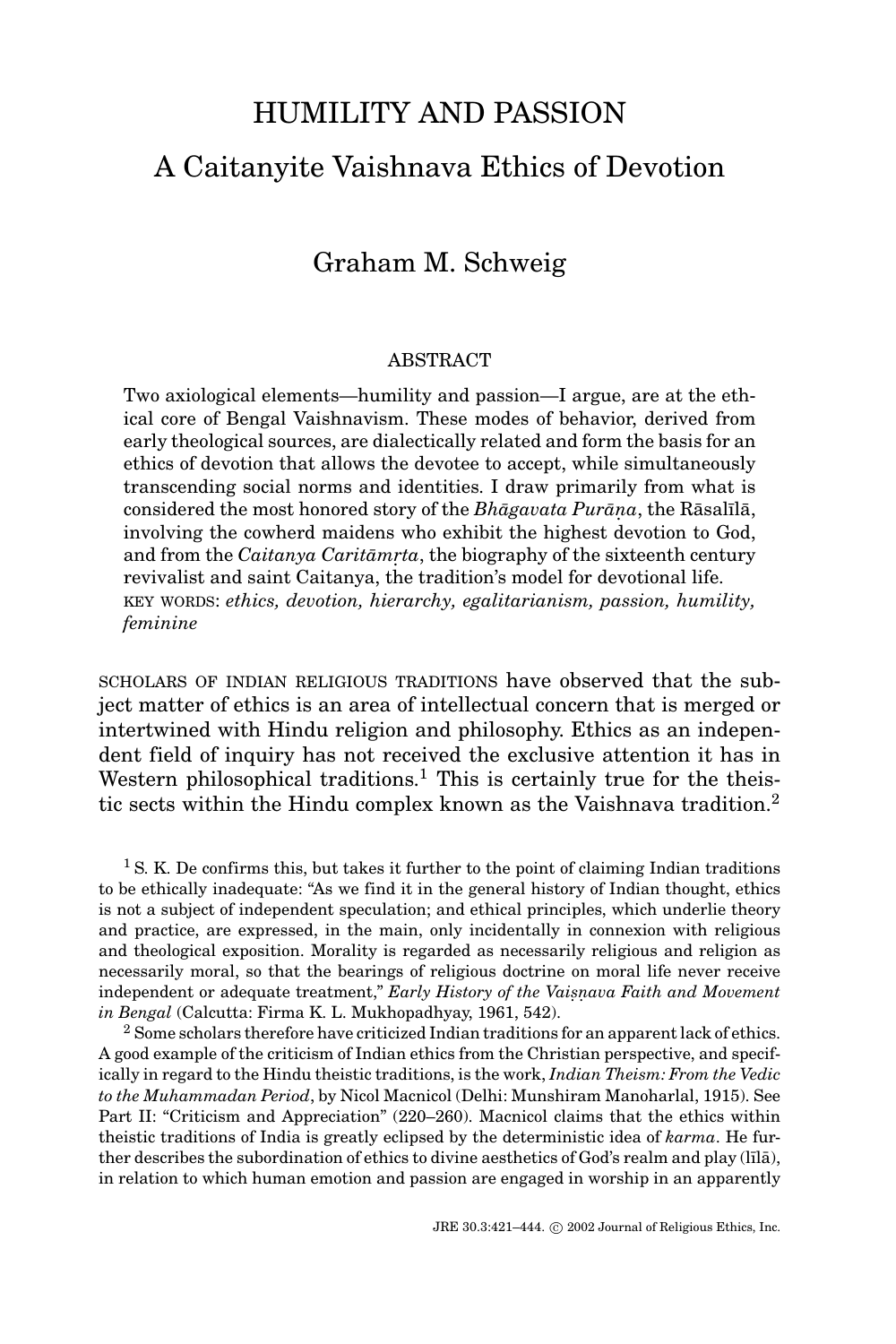Nevertheless, one can observe a profound sense of ethical and metaethical interests evident within Vaishnava sacred texts and theological discourse.

Here, I will explore essential values found at the core of ethical thought within a specific theistic Vaishnava tradition arising in the eastern province of Bengal, referred to here as Caitanyite Vaishnavism.<sup>3</sup> This tradition spread throughout regions of Bengal, Orissa, and the northern areas of India, initiated and inspired by the charismatic figure of Krishna Caitanya (1486–1533). This ecstatic mystic and devotional revivalist of the 16th century, along with his close disciples, established a theological school of thought and religious practice centered upon devotion, or *bhakti*, to the supreme Lord Krishna.4 Understanding the ethics of the Caitanya school, as we shall explore here, poses some unique challenges, in addition to those normally associated with other traditions within the greater Hindu complex, including other Vaishnava traditions.<sup>5</sup>

Particularly challenging for the Caitanya school of Vaishnavism in discerning its ethics of devotion is, among practitioners, the continued loyalty and submission to social distinctions within what has become known by Westerners as an oppressive "caste" system, along with what appears to be excessively emotional devotion to the erotic deity of Krishna. These two issues continue to fascinate, perplex, and even disturb Indian

untamed or unethical fashion. On the other hand, some have discovered sources profoundly rich in ethical thought. See Klaus K. Klostermaier's discussion of Hindu ethics in Chapter 10: "Purity and Merit: The Twin Concerns of Karmamarga" found in his work, *A Survey of Hinduism* (Second Edition, Albany: State University of New York, 1994). Sections especially relevant are, "Ethical Standards of Hinduism," "Vice and Virtue in Hinduism," "Great Sins and Lesser Sins," and "Penance and Atonement" (172–181).

<sup>3</sup> This tradition is often known as Bengal or Gaudiya Vaishnavism. These names, however, are limiting because they fail to indicate the full extent of the spread of the tradition. Moreover, the other Vaishnava traditions are named after their founders; thus, I am justified using the name of the founder to identify this Vaishnava school.

<sup>&</sup>lt;sup>4</sup> The word "*bhakti*" denotes self-surrender and loving devotion to the personal deity, and God's transforming grace for the *bhakta*, or "devotee." It is to be contrasted to other "*margas*" or paths, or other "*yogas*" (means for achieving union with God), such as "*karma*" (the way of action), or "*jñāna*" (the way of knowledge). While *bhakti* is a pan-Indian/Hindu phenomenon, it was primarily the Vaishnava traditions all around India that developed *bhakti* into sophisticated theologies and practices, especially during the *bhakti* renaissance of the medieval period, from the 11th through 16th centuries.

<sup>&</sup>lt;sup>5</sup> Sudhindra Chakravarti understands our task well when he states, "As in other schools" of Indian thought, so in Bengal Vaisnavism ethics is not treated as a separate study. The philosophy of Bengal Vaisnavism is primarily theological, and its Ethics is embedded within its Theology. An independent treatment of the ethical principles of Bengal Vaisnavism is by no means easy, since it requires the extrication of the ethical elements from the religious settings." *Philosophical Foundation of Bengal Vais.n. avism*, by Sudhindra Chandra Chakravarti (Santiniketan: Academic Publishers, 1969), 283.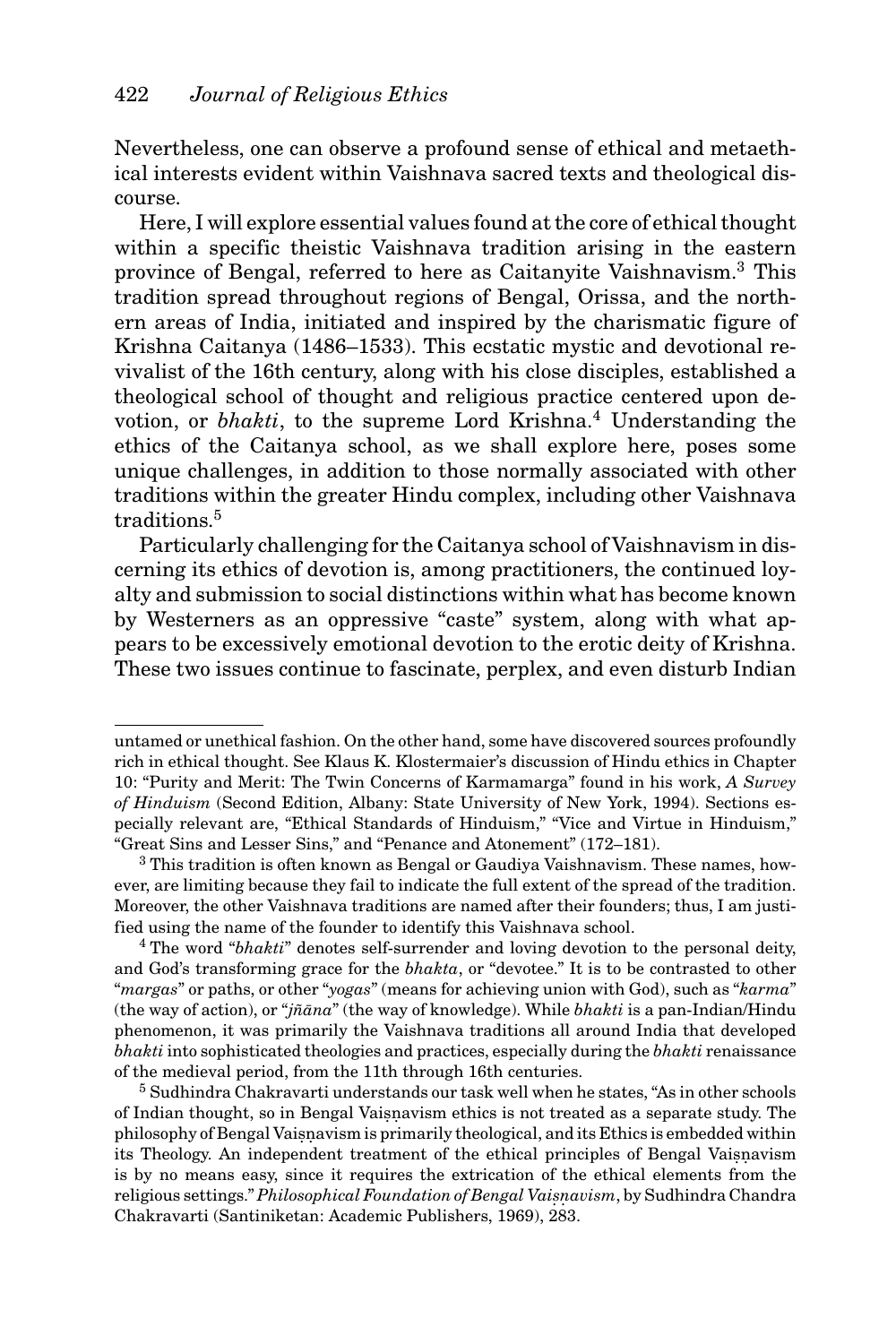and Western scholars alike. I argue that these two confounding issues are addressed by the Caitanya school through a vision that engages a deeper, more significant religious and ethical purpose of both in a dialectical tension between *dharma*, an embracing of established social norms, and *parodharma*, a simultaneous transcending of all social boundaries. I will attempt to show that this embracing and transcending corresponds to two essential characteristics of ethical and devotional behavior humility and passion respectively, personal virtues which also correspond to the powerful  $(aisvarya)$  and intimate  $(m\bar{a}dhu\nu a)$  attributes of the supreme deity. For the Caitanyite school, these two essential axiological elements—humility and passion—are sustained in healthy and necessary dialectical tension with one another within devotional love, or *bhakti*, constituting the very core of an ethics of devotion.

The dimensions of humility and passion presented by this school of *bhakti* can be observed in two primary devotional models that we will examine here: (1) the devotional behavior found in Caitanya himself, and (2) the behavior of those after whom Caitanya modeled his own behavior, the cowherd maidens of Vraja, specifically as they appear in the famous story of the Rāsa dance (as passionate lovers of Krishna).<sup>6</sup> Caitanya's life as an ethical model of *bhakti* for practitioners is revealed in the *Caitanya Caritamrta* (CC) of Krishnadas Kavirāj. This large work was written within a century of Caitanya's own life, and it has been and still is, for practitioners, the most revered text written about Caitanya, perhaps because it contains an unparalleled synthesis of the school's philosophical teachings in addition to its hagiographical content. Among the numerous stories of the divinity (*l* $\bar{t}$ *las*) within the *Bhagavata Purana* (BhP), the Rāsalīlā (RLP) story of Krishna with the cowherd maidens, the Gopīs, is considered by followers to be the pinnacle of all divine episodes.<sup>7</sup> In both these texts one can observe a tension between the ethical and the devotional and therefore, it is primarily to these two works that I will turn in order to observe some of the school's ethical vision. Key statements from the *Bhakti Sūtra* will also be presented, since this text represents a synthesis of the *bhakti* philosophy of several Vaishnava traditions, allowing us to observe conceptions of *bhakti* in the Caitanya school that resonate with the wider tradition.

 $6$  The story of the Rasa dance, known as the Rasalila ("Dance of Divine Love"), comprises five consecutive chapters within the tenth book of the *Bhagavata Purana* (10.29–33). A very brief summary of this story is reviewed in the section below, "Ethical Tensions in the Rasa ¯ Dance Story."

<sup>7</sup> The *Bhāgavata Purāṇa*, known for its presentations on the life story of Krishna throughout its tenth book (there are a total of 12 books in this large text), is one of the most loved sacred Sanskrit texts of India, along with the  $R\bar{a}m\bar{a}yana$  and the *Mahabharata* (the latter in which the well known sacred text of India, the *Bhagavad Gītā*, is found).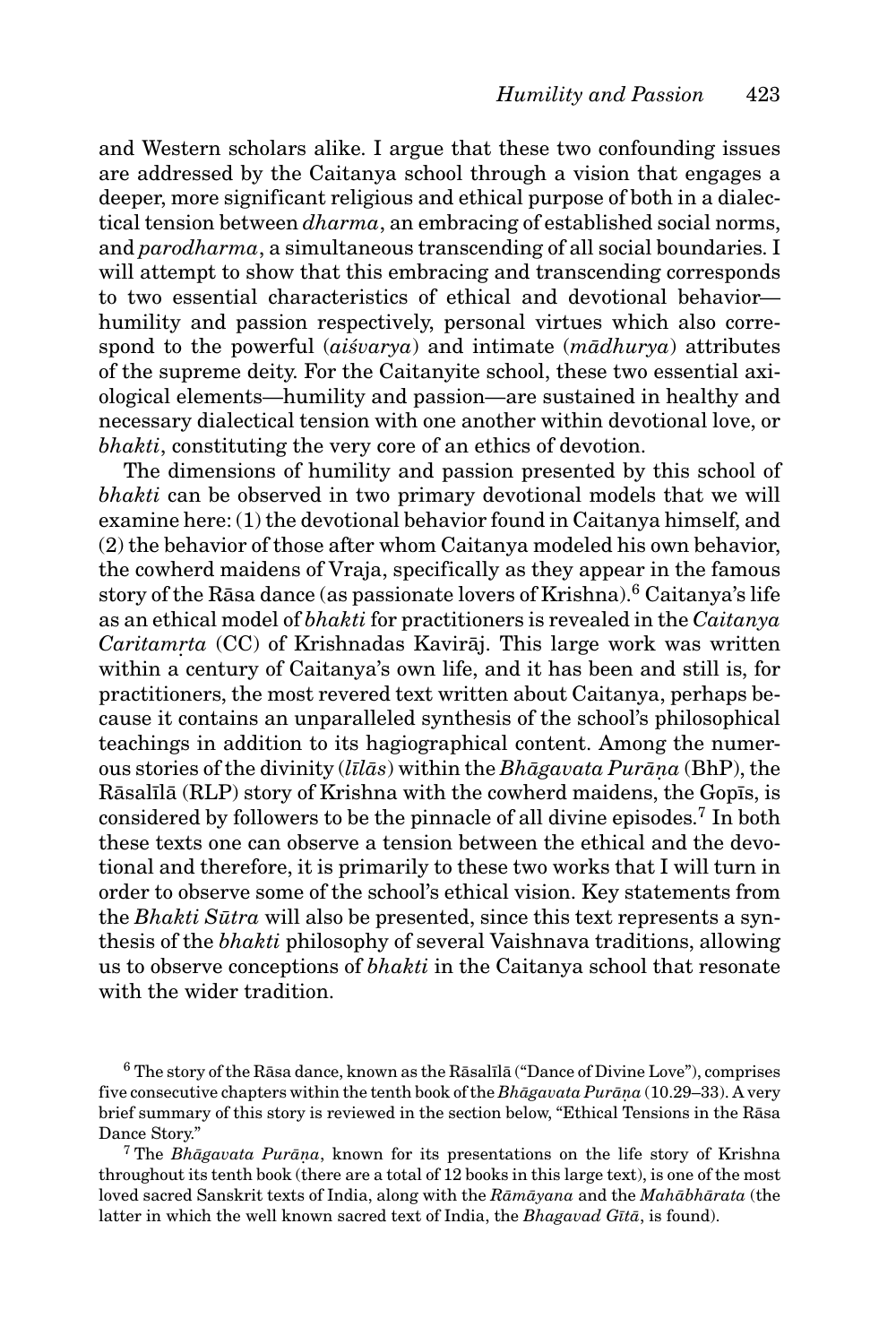#### The Intimate Deity as the Ultimate Deity

For the earlier Vaishnava traditions which emerged as philosophical schools during the *bhakti* renaissance period beginning in the 11th century, Vishnu is the ultimate majestic and powerful cosmic deity who reigns supreme above all other gods and divinities. He sustains and supports the deities of the endless cycling of creation (Brahma) and dissolution (Siva) in the endless cycling of cosmic regeneration, within the ´ myriad of universes, regulated by his mere exhalation (creation) and inhalation (dissolution). This deity is the ultimate deity from whom all other divinities and universal creations come, and the deity with whom the supreme feminine deity, the Goddess Laksm $\bar{i}$ , consorts.<sup>8</sup> Vishnu is known to emanate many manifestations of divine descent (*avataras*), among whom Krishna is one.<sup>9</sup>

For the Caitanya school, however, the reverse is found. Krishna is the ultimate deity from whom the embodiment of God's power (*aisvarya ´* ), who is Vishnu, comes. Krishna is also the intimate  $(m\bar{a}dhu\gamma a)$  deity, who displays perhaps the most multifaceted personality of any of the Hindu divinities.<sup>10</sup> In his highest heaven he conducts loving play as a mischievous cowherd boy, and creates flute music that captivates all beings within the paradisal village of Vraja. Indeed, it is his identity as the divine lover of the cowherd maidens from that village, including his divine consort Radha, that challenges the question of ethics. The Caitanya school considers the play of the amorous and erotic Krishna with Rādhā and the other cowherd maidens (Gopis), as the ultimate display of pure love between deity and devotee. At the same time though, Krishna is understood as the originator of all religious and

<sup>8</sup> The conception of divinity in ancient India has always included female as well as male deities. In the highly theistic Vaishnava context, the supreme God is also accompanied by a supreme Goddess. The more cosmic deity Vishnu, known as Nārāyana, is accompanied by the Goddess Laksmi; whereas the more intimate and personal deity of Krishna, he is accompanied by the more intimate and higher form of the Goddess, known as Radha. According to the theologians of the tradition, Laksmi and Radha are but one deity in two different forms and divine contexts.

<sup>9</sup> The meaning of the word " $avatāra$ " is "divine descent" of divinity to this world. It is a pan-Indian concept that is often loosely translated by the Christian word "incarnation." The notion of incarnation possesses much more of the idea that God comes in a human "carnal" form; whereas the *avatāra* of God is his own divine form descending to earth.

<sup>10</sup> The *Bhagavad Gītā*, one of the greatest and most loved of sacred Hindu texts, presents Krishna as the intimate deity who consoles Arjuna in his personal challenges. However, in Chapter 11, Krishna also shows Arjuna his power and might. Here, Arjuna begs him to return to his intimate form, which clearly expresses the evolution of and theological trend toward the intimate, personal deity of Krishna. For a good general introduction to the different aspects of the majestic and intimate personae of Krishna, see David Kinsley's *The Sword and the Flute: Kal¯ ¯ı and Kr. s.n. a, Dark Visions of the Terrible and the Sublime in Hindu Mythology* (Berkeley: University of California Press, 1975), 1–80, especially his section entitled, "Krsna and the 'Krsnas'" in Chapter 1, 9–11.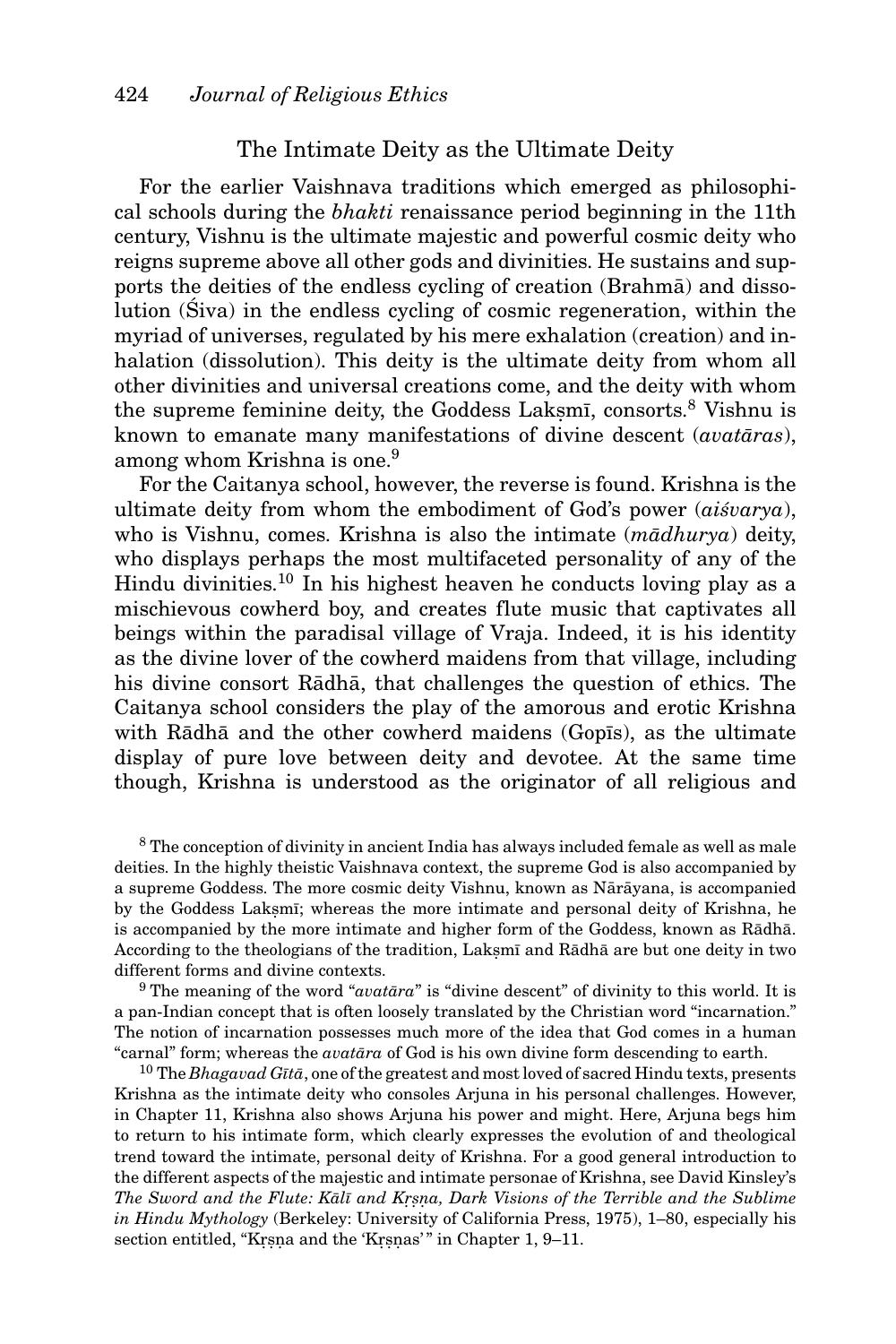ethical principles (*dharma*). For some scholars, even among specialists in the Caitanya tradition, it has been confounding how God, the source of *dharma*, can also be the amorous deity of Krishna whose affairs with the Gopis appear to be unethical.<sup>11</sup>

The intimate deity is emphasized over the cosmic or almighty deity, and yet for the devotee, they are always experienced in dialectical tension with one another. Neither is excluded; rather, the one is implicitly or explicitly experienced while the other is in the background. The intimate deity inspires a passionate devotion, and the cosmic or powerful deity a devotion of humility. As the *Bhakti Sūtra* states, when the devotee is absorbed in the passion of devotion, it *appears* that such a devotee has no knowledge of the power and greatness of God:

Here, however, it is not contradictory to say the Gopis were forgetful of the knowledge of their Beloved's supreme greatness.

Without knowledge of their Beloved's greatness, the devotional love of the Gopis would be like the selfish love of a paramour for her lover. (*Bhakti Sūtra*, texts 22 and 23)

Thus, the devotee "knows" the greatness of God and therefore, in the background of *parodharma*, continues to apprehend the ethical dimension of *dharma* that flows from divinity. However, due to being absorbed in devotional passion, the devotee appears to "forget" this dimension. Intimacy with the divine elevates the devotee into a transethical sphere of divine love and affectionate play with the Lord, as well as loving fellowship with other devotees. Whereas veneration and awe for the greatness of the deity creates an atmosphere of deep reverence and humble admiration among followers. It is clear that both passion in devotion and humility combine together in the hearts of the devoted followers of the Caitanyite tradition, forming an axiological core of an ethics of devotion.

In passages focusing on the devotion of the Gopis, one can observe an ever-intensifying dialectical tension between the absence and presence of God, which in turn intensifies the humility and passion of devotion, each one further complementing and augmenting the other. For example, the Gopīs, even while Krishna is standing directly before them, fear

<sup>11</sup> Perhaps the most thoroughgoing scholarship on the Caitanyite school has been presented by S. K. De, in his *Early History of the Vaisnava Faith and Movement in Bengal* (Calcutta: Firma K. L. Mukhopadhyay, 1961). In this rich presentation of the historical, literary, and theological tradition, the one confounding factor for De was the question of ethics in relation to the tradition's erotic mysticism of Krishna. See the chapter, "Ritualism and Devotional Practices," especially section three of this chapter, entitled "Ethics of Bengal Vaisnavism" (542–555). Also, see his criticism of Krishnadas Kavirāja's *Govinda Lilamrta* as an erotic text that ignores the ethical and presents what he describes as an "excessive load of sexual passion" (610–611).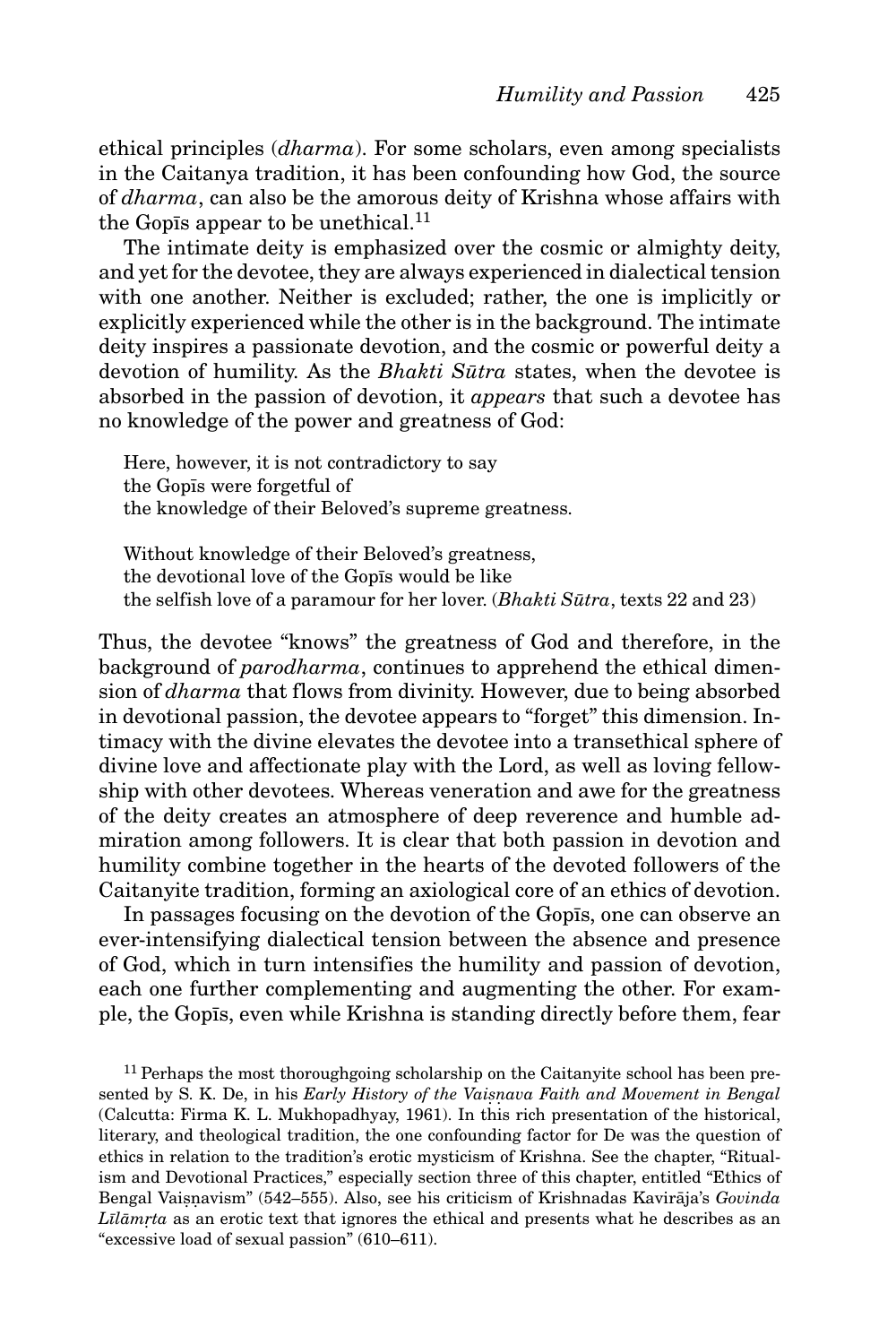separation from him. In anticipation of his immanent absence, both their humility in service and passionate devotion are heightened:

O beautifully ornamented Person, please grant us, Whose hearts are burning with intense passion (*tīvra-kāma*) inspired by your beautiful glances and smiles, the chance to serve you  $(d\bar{a}sym)$ .  $(BhP 10.29.38)$ 

It is especially important to note here that the tradition ultimately promotes a devotion that delicately balances passion with humility in the concept or experience of *viraha-bhakti* ("devotional love in separation"). The highest form of intimacy with the deity is understood by this school as love in separation. The *Bhakti Sūtra* describes *viraha*, out of eleven different types of loving attachment to God, as the highest process:"Devotion in separation from the Beloved is the highest devotion of all (*paramavirahāsakti*)" (*Bhakti Sūtra*, text 82). The Caitanyite school not only accepts this statement but indeed models its devotion specifically on loving service in separation or "from afar" (known as *vipralambha-sevā*).<sup>12</sup> It is precisely this love in separation that truly balances humility and passion because, as seen above, the intimacy of union ( *yoga*) with God can lead to "forgetfulness" of the knowledge of God's greatness, thus causing humility to remain in the background of passion. However, when the Gopis either anticipate or experience separation from Krishna, they more consciously and actively acknowledge his almighty attributes which, in turn, corresponds to their expression of intensified humility, combined with their passionate love for God. For the tradition, then, humility intensifies the experience of passion, and conversely, passion further intensifies the experience of humility in devotion. Thus, precisely because of this dialectical balance between humility and passion in devotion, it is my observation that the fear of an excessive emotionalism within this tradition is unfounded.

## Metaethics and Metaphysics of the Caitanya School

Caitanya is portrayed in this seminal work as rejecting the normative roles and identities of *varna* and  $\bar{a}$ *srama* and, at the same time, as rigorously upholding their prescribed etiquette, even to the point of appearing excessive. In the introduction to their recently published translation of the *Caitanya Caritamrta*, Dimock and Stewart suggest that this

<sup>&</sup>lt;sup>12</sup> The literal meaning of *vipralambha-seva* is "performing service (*seva*<sup>†</sup>) while having attained (*Lambha*) distance (*vipra*)." In the Caitanyite tradition, distance or separation in divine love is a most intensively positive experience of union, paradoxically, and not the negative experience associated with the way lovers of this world agonize when apart.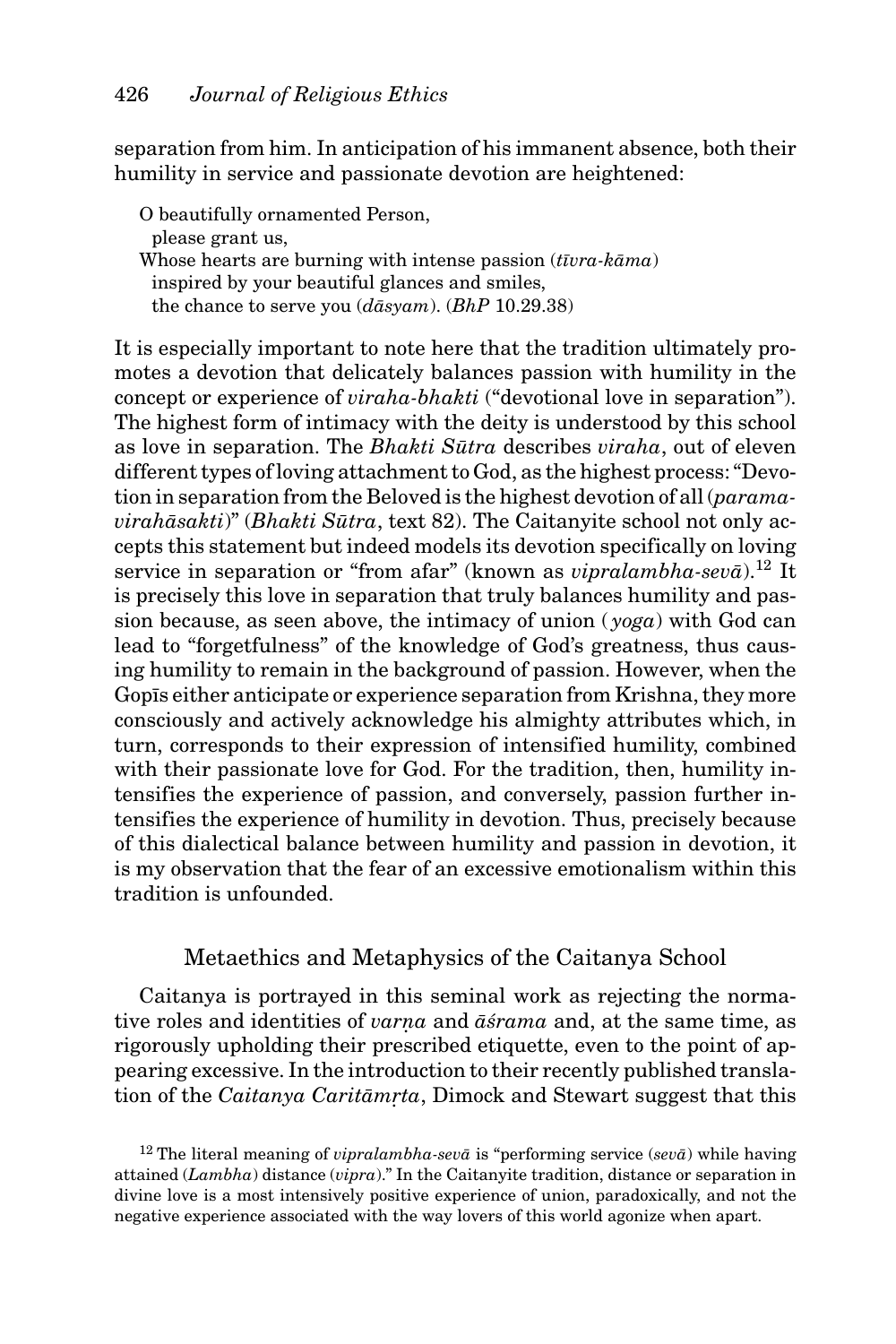paradoxical stance, like other paradoxical aspects in the thought and practice of the school, is justified in light of the central philosophical formula of their Vedantic doctrine, *acintya-bhedābheda*.<sup>13</sup> This position conveys the essential idea that complementarity and harmony of apparently contradictory elements are possible in God since divine power goes far beyond any human comprehension, and that a higher order of being and logic exists that allows these achievements to exist in God.

Dimock and Stewart imply that perhaps these apparently contradictory elements are too easily explained away by the tradition, which, they suggest, relies upon an easy philosophical crutch that "eliminates the need for certain obvious questions" (2000: 119). However, the tradition prides itself upon the philosophical explanation and analysis of later thinkers, and even addresses philosophical reflection and discourse within some of its foundational scriptural texts, which I will briefly present later in this study. What is important to point out here is that there is an implicit metaethics embedded in the metaphysical formula of this school: that in God, on some level, can be found both the ethical and supraethical at the same time.

## Rejection of Social Identities

It can be seen that the school's vision is one of humility directed toward God and intense passion of devotion in loving God. Sudhindra Chakravarti describes Vaishnava humility further, as follows:

A true Vaishnava is a religious man who sees one God in all beings and apprehends all beings including himself as parts of that God. ... His humility comes from his knowledge that his God dwells in all bodies. He pays respect to all creatures, as each of them is a dwelling house of Krishna, the Lord. He makes obeisance to all irrespective of caste, creed, colour, age, merit, learning, wealth and status. (Chakravarti, 1969: 298)

The humility of a Vaishnava, then, allows him or her to offer the greatest respect to all living beings, ignoring any type of social identification. Certainly we see this in the personality of Caitanya.

Caitanya's exemplification of the *bhakta*'s rejection of the identification with the four major divisions of human occupation (*varna*) and the four major phases of the life cycle ( $\bar{a}$ *śrama*) is striking. Krishnadas

<sup>13</sup> For a detailed discussion of *acintya-bhedabheda*, see *Philosophical Foundation of Bengal Vais.n. avism*, by Sudhindra Chandra Chakravarti (Santiniketan: Academic Publishers, 1969), chapter entitled, "*Acintya-Bhedābheda*" (299–339). The meaning, application, and historical developments leading to the fully developed formulation of this philosophical position in the thought of Baladeva Vidyabhusana by the 18th century are presented in this work.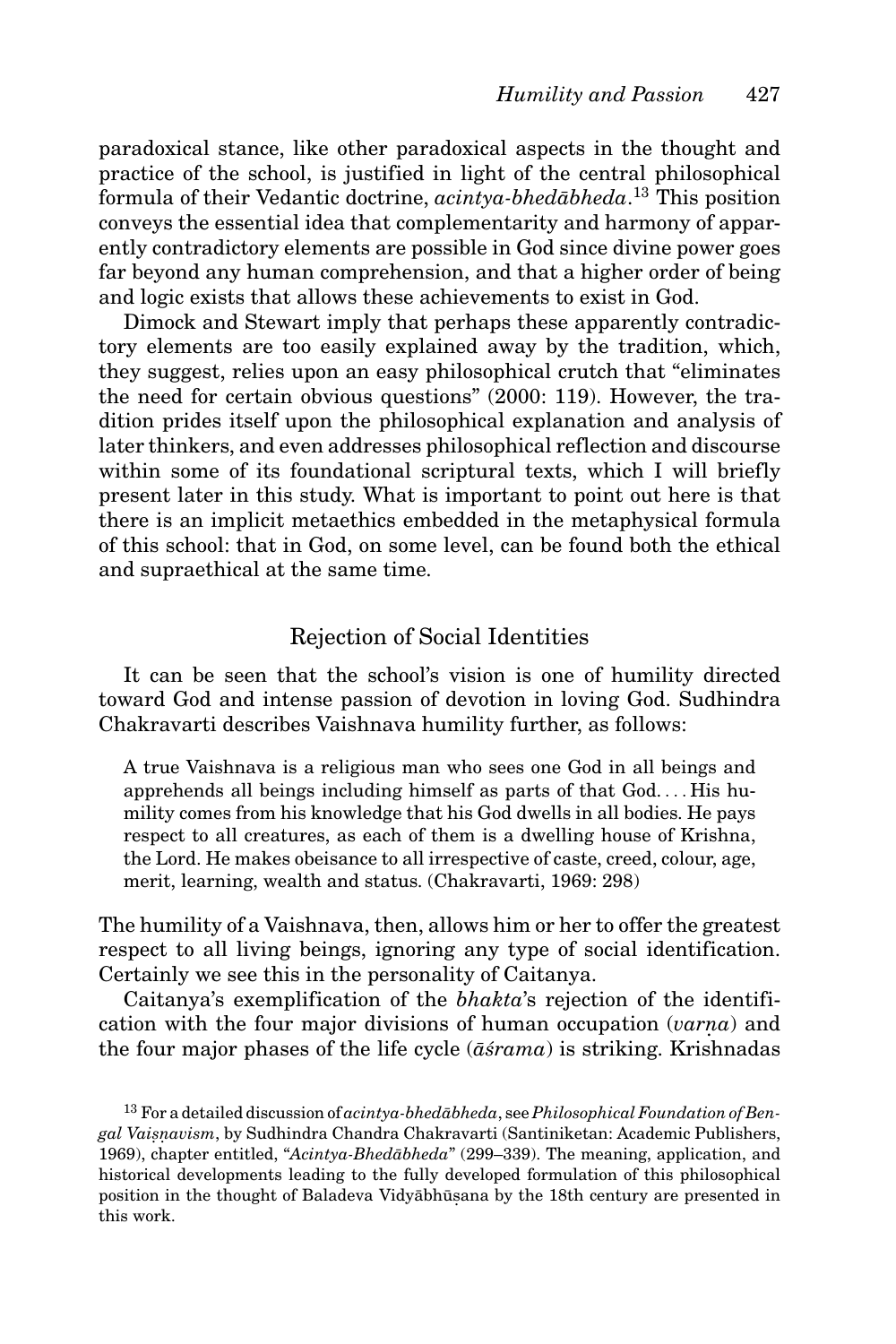Kavirāja, in his *Caitanya Caritāmrta (CC)*, presents Caitanya saying the following famous words:

| I am not a teacher or priest ( <i>brāhamana</i> ),    |  |
|-------------------------------------------------------|--|
| nor am I a ruler of men (ksatriya).                   |  |
| I am not a tradesman $(vaišya)$ ,                     |  |
| nor am I a laborer ( <i>śūdra</i> ).                  |  |
| I am not a religious student ( <i>brahmacari</i> ),   |  |
| nor am I the head of a household ( <i>grhastha</i> ). |  |
| I am not a forest dweller (vānaprastha),              |  |
| nor am I one in the renounced order (samnyasa).       |  |
| Yet he who is perfect and brilliant,                  |  |
| whose bliss is supreme,                               |  |
| who is an ocean of nectar,                            |  |
| who is the Lord of the Gopis—                         |  |
| It is he for whom I am the meager servant             |  |
| of the servant                                        |  |
| of the servant                                        |  |
| of his lotus feet. $(CC 2.13.80)^{14}$                |  |
|                                                       |  |

Here, Caitanya, refusing to identify with the traditional *varnas* and *a¯ sramas ´* , identifies only with being the "meager servant of the servant of the servant" of the feet of God, who is Krishna, "the Lord of the Gopis." In other words, as a *bhakta*, Caitanya does not identify with the social or vocational designations of the traditional dharmic system. In the first stanza of the verse, Caitanya presents words rejecting the four hierarchical vocational divisions (*varna*), from highest to lowest, and in the second stanza, he rejects identification with any of the four stages of the life cycle  $(\bar{a} \pm \bar{a})$ , listed here in sequential order. In the third stanza, he passionately dwells upon the attributes of God, and in the fourth stanza, expresses devotional humility in the role of a very remote and meager servant of the beautiful feet of God. Again, Caitanya further prays passionately for selfless devotion in the following verse, as he is willing to humbly serve God continually in this world, never leaving the endless  $\alpha$  cycle of birth and death,  $sams\bar{a}ra: ^{15}$ 

Not wealth, nor followers, nor beautiful women, nor meritorious results do I desire, O Lord of the universe.

 $^{14}$  *Śrī Śrī Caitanya Caritamrta* (CC), by Krishnadas Kavirāja, with the Amrta Prāvaha*bhas¯. ya Commentary* by Bhaktivinoda Thakura (Calcutta: Gaudiya Mission, Caitanyabda 471 [1957]), CC 2.13.80. All the translated verses from this text are numbered according to this Bengali edition of the *Caitanya Caritamrta*, abbreviated throughout this study as CC. All translations in this study are my own.

<sup>15</sup> The word *samsāra* means literally, "cycle," connotatively referring to the "endless" cycle of suffering," consisting of eternally repeated births and deaths for the soul.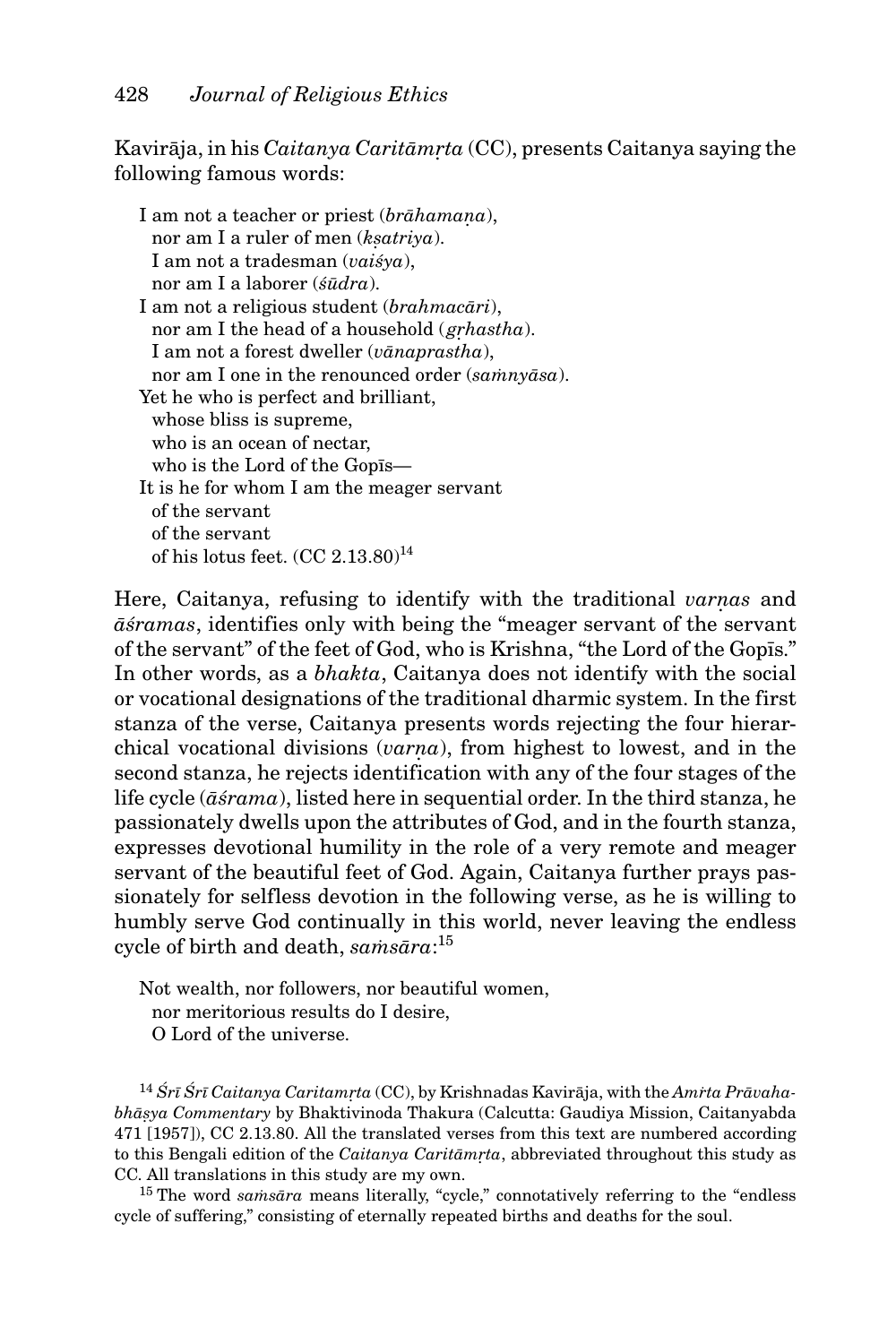Please bestow upon me, birth after birth, selfless devotion unto you, the supreme Lord.  $(CC 3.20.29)^{16}$ 

Here, Caitanya emphatically states that one should completely reject  $\frac{1}{2}$  the *varnāsrama dharma* and take up *krsnaika sarana*, "the one shelter of Krishna" (CC 2.22.93). It is more specifically declared that anyone can be a *bhakta*, or devotee, despite social status or line of work: "A low birth is not a disqualification to perform devotion to Krishna, nor is a *brāhamana* from a good family qualification to perform such devotion" (CC 3.4.66). Clearly, Caitanya has no regard for social norms in attaining devotion unto the supreme Lord.

There are other instances in which social norms are transcended and disregarded. Krishnadas Kavirāj tells the story of how Kālidāsa, a high born *bhakta*, would go to *bhakta*s from low born families, eat their food remnants, and offer them gifts (CC 3.16). When one devotee by the name Jhadu, who was born into a *sudra* family, questioned this behavior, Kalidasa quoted several verses from the *Bhagavata Purana* that justified his behavior: even though one may be born as a *brāhamana*, or very learned in Sanskrit, or born into aristocracy, if one is not devoted to the Lord and praising him with the recitation of his names, such a person is not as good as one who happens to have the lowest birth. Moreover, one who has a very low birth, but who is fully devoted to God in love and recites the Lord's name and praises, such a person is better than a *brāhamana* and is himself worthy of worship (CC 3.16.27–29). In another instance, Caitanya himself, born into a *brāhamana* family, embraced the  $sūdra$ -born Bhāvānanda Rāya who then said to Caitanya, "you must be God if you can embrace me!" (CC 2.10.50–54). These instances clearly express the rejection of normative social and occupational values.

We can even recall a story that shows Caitanya's willingness to be tolerant and subservient to a woman, in spite of restrictions strictly governing contact with women in the renounced order to which Caitanya himself belonged. It was customary for Caitanya to go to the temple in Puri to receive the *darsana* of Jagannatha.<sup>17</sup> Once, when he was in the

<sup>16</sup> This verse is one of eight verses from the *Siksāstakam* said to be written directly by Caitanya himself. The goal of all Hindu traditions is to become liberated from this world of birth and death, *samsāra*. Even so, Caitanya, expressing his humility, is willing to forego liberation in order to selflessly serve God.

<sup>17</sup> The word "*darsana*" means literally, "seeing." It is the worshipful vision of the sacred image within the temple setting, situated either in the Hindu home or in the local community. (The word also has another major connotation as "philosophy," or a school of philosophy.) Jagannātha is a name for Krishna, meaning "Lord of the universe." This name refers to the sacred image of the deity found in the famous temple of Jagannatha Puri, located on the east coast of Orissa, just below the province of Bengal.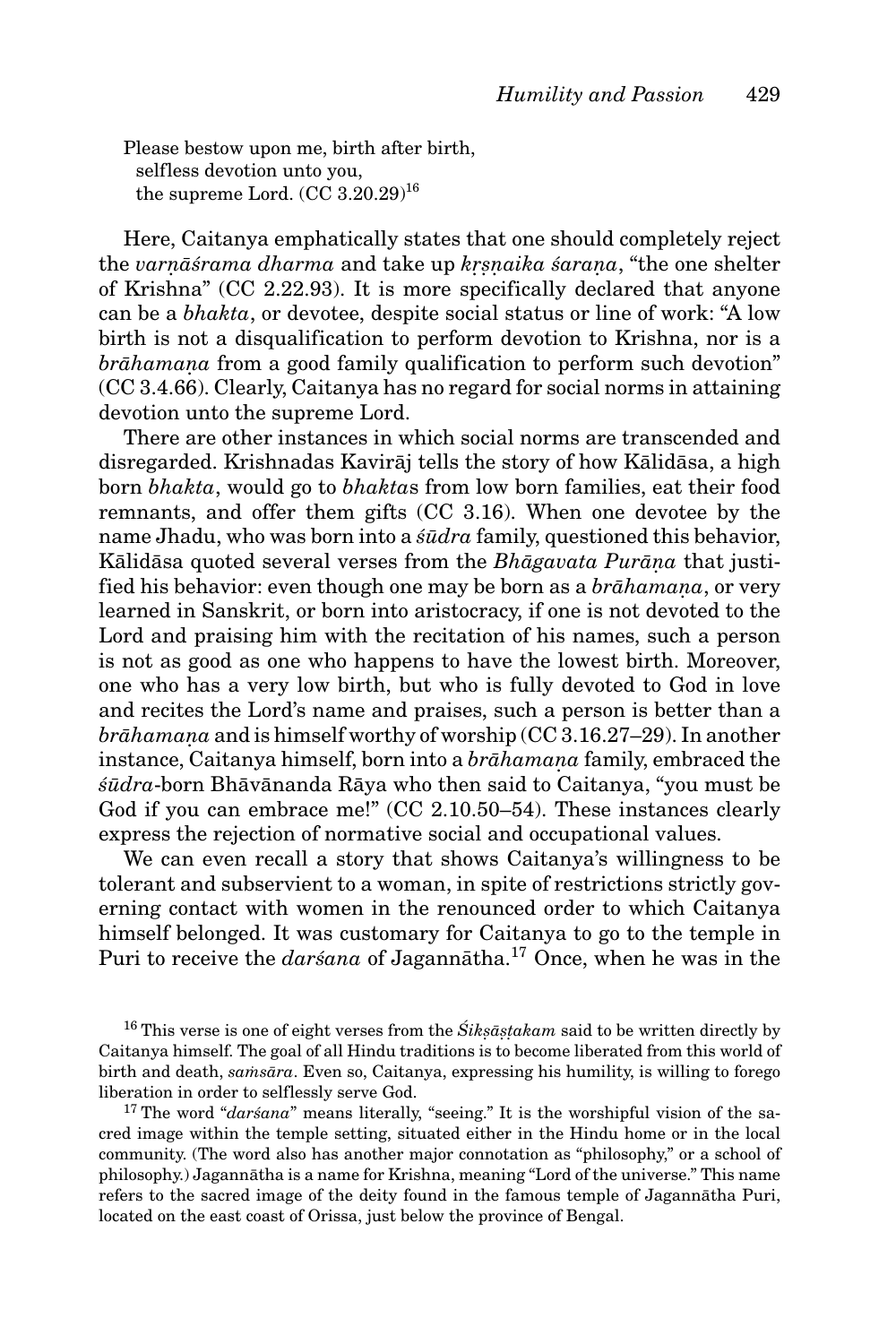midst of a very crowded gathering of worshipping pilgrims, while standing next to a column that held the statue form of Vishnu's bird carrier Garuda, an Orissan woman, intensely eager to achieve the *darsana* of Jagannatha, climbed up the column, with one foot on the column and the ¯ other on Caitanya's shoulder. Caitanya's servant, Govinda, upon seeing this, urged her to come down off the column and Caitanya's shoulder. Seeing this, Caitanya admonished Govinda for distracting the woman from her fervent devotion, who, becoming aware of what she had done, immediately descended the column and begged Caitanya for forgiveness. Caitanya responded by saying that he would pray at her feet so that she would bestow such enthusiasm on him, and that she had been blessed by Jagannatha for such eagerness to receive his ¯ *darsana ´* (CC 3.14.22–32). These examples illustrate Caitanya's willingness to overlook strict adherence to dharmic regulations due to the devotee's intensified humility and passionate devotion, comparable to the intensity of devotion experienced by the Gopīs when they dropped all worldly duties, running off to be with their beloved Krishna.<sup>18</sup>

## Caitanya's Talks with Rāmānanda

There are other instances in which Caitanya exemplifies and enacted his identity as a devotee, or *bhakta*, disregarding social norms and practices, asserting the higher *dharma* of *bhakti* or *parodharma*. The famous dialogue between Rāmānanda and Caitanya is one such instance. This dialogue is a type of catechism in which Caitanya made inquiries and Rāmānanda provided responses. Caitanya began the dialogue with the request, "Please present a verse explaining the goal of life." Ramananda retorted, "The devotion to Vishnu is found in the activities of one's *svadharma*," or particular life calling. He then quoted a verse from the *Vishnu Purāna* that specifically promotes the *varnāśrama* system as a means for worshiping Vishnu.<sup>19</sup> To this Caitanya responded by saying, "This is external  $(b\bar{a}hya)$ . Please go ahead and say more" (CC 2.8.59). Rāmānanda then stated, "Offering one's actions to Krishna; this is the essence of all perfection," and he quoted a verse (9.27) from *Bhagavad Gītā*. To this, again, Caitanya replied, "This is external, go on." Rāmānanda then stated that the best among humans completely gives up all of these

 $18$  It is in the first chapter of the Rasa dance that we find the Gop s dropping everything when they hear the sound of Krishna's flute. This is described below in the section called, "Ethical Tensions in the Rāsa Dance Story."

<sup>&</sup>lt;sup>19</sup> CC 2.8.58. *varnāśrama dharma* is the social organization embracing "the four types of vocations (*varna*) and the four stages of the life cycle ( $\bar{a} \bar{s}$ *rama*)." *Varnāśrama* is to be distinguished from the later so-called "caste system," known as *jati-dharma*, but it is not within the scope of this article to discuss the finer distinctions between them.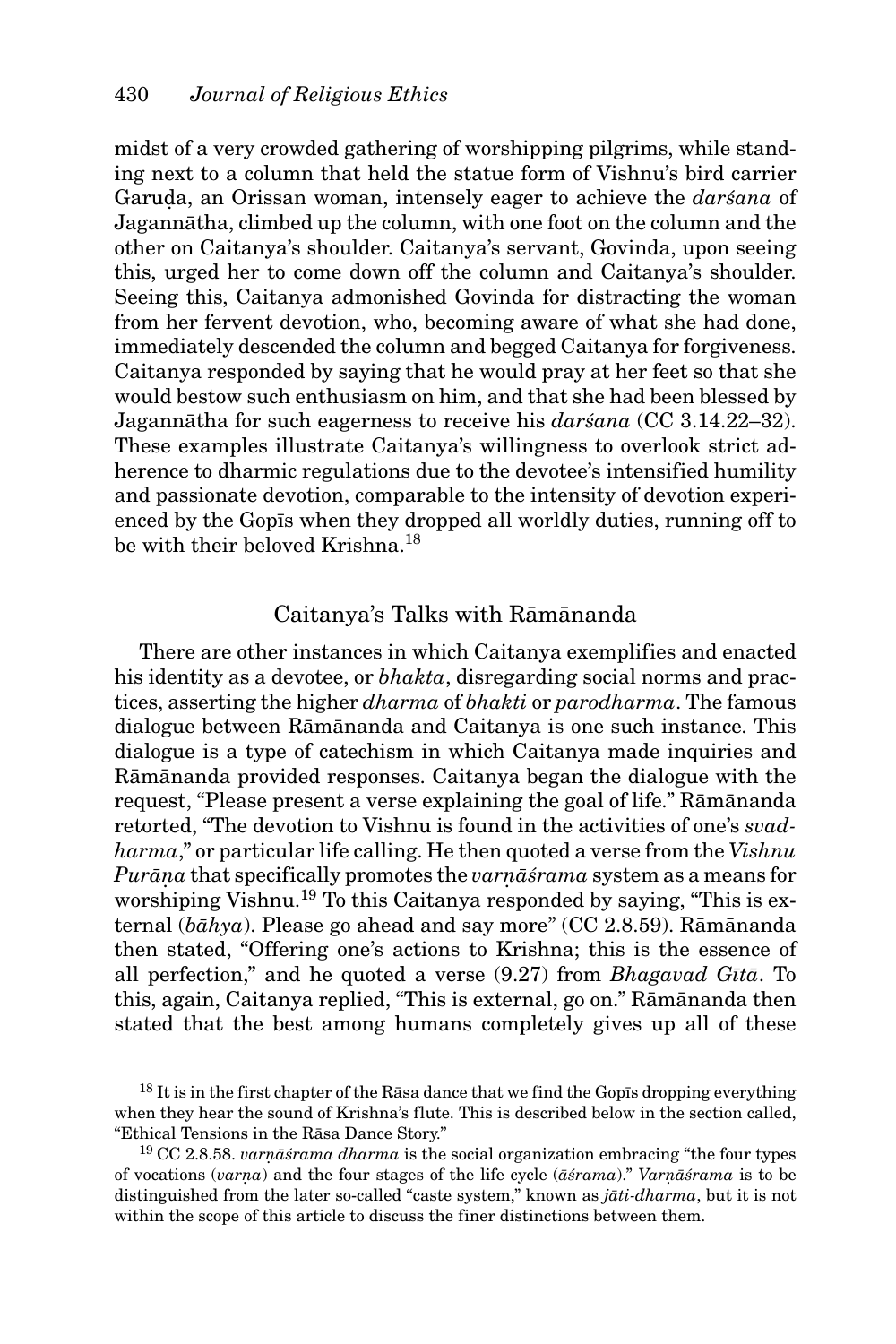*varnas* and  $\bar{a}$ *sramas* and that perfection is simply the worship of God (CC 2.8.617–62). He further quoted the climactic verse of the *Bhagavad G* $\bar{t}$ *a*<sup> $\bar{t}$ </sub> $\bar{d}$ <sup> $\bar{d}$ </sup> $\bar{d}$ *(18.66)*, *sarvadharmān parityajya*, that one should completely give</sup> up all *dharmas* and accept God as the only shelter. It was not until Caitanya heard about the highest *rasa* (*Śrngāra-rasa*), as exemplified by Rādhā and the Gopīs with Krishna in the Rāsalīlā episode, that Caitanya's mind became satisfied.20

In this well known dialogue some important observations can be made. We are immediately struck by the fact that Caitanya's social position *is one of a samnyasin born in a <i>brahamana family*, who is taking advice from Rāmānanda, a householder and  $\delta u$  *adra*. Although Rāmānanda respectfully acknowledges their different social and occupational statuses, Caitanya wants to ignore these distinctions, which results in an intimate and deeply loving fellowship between them.<sup>21</sup> At different points throughout their dialogue, Caitanya and Rāmānanda embrace each other and cry tears of joy out of affection for one another. Caitanya's humility and devotional passion motivate him to apparently completely reject social norms, while embracing them at the same time. It is significant that their dialogue begins by asserting the value of *varnāśrama dharma*, yet concludes with the assertion that passionate loving service to Krishna (displayed in *parodharma*), as the Gopis serve Krishna in the Rāsalīlā episode, is understood as the highest perfection. (CC 2.8.94)

## Strict Observance of Ethical Principles

At times, however, we find that Caitanya himself voluntarily participates in *a¯ srama ´* and *varn. a* distinctions. Caitanya, for example, became a *samnyasi* at the very young and unconventional age of twenty-five, ostensibly to spread love of God to certain classes that would otherwise remain unreceptive to him, such as logicians, philosophers, and others. Even though his purpose is described as solely devotional, Caitanya at times rigorously upheld the traditional and formal etiquette required by the  $\bar{a}$ *srama*, and expected others to do so as well. When the close associate Sārvabhauma Bhāttācārya invited Caitanya to stay at his home for twenty days and have lunch with him each day, Caitanya refused his invitation on the basis that this would not be in keeping with the

<sup>&</sup>lt;sup>20</sup> The highest relationship with God, or  $rasa$ , is that of  $s<sub>r</sub>ngāra$ , the relationship consisting of the passionate love that is found in a lover for his or her beloved.

<sup>&</sup>lt;sup>21</sup> Caitanya is known for stating, "Regardless of whether one is a *brāhamana*, a *samnyāsi*, or a *śūdra*, one who knows the truth about Krishna, such a one is known as a '*guru*' " (CC 2.8.128).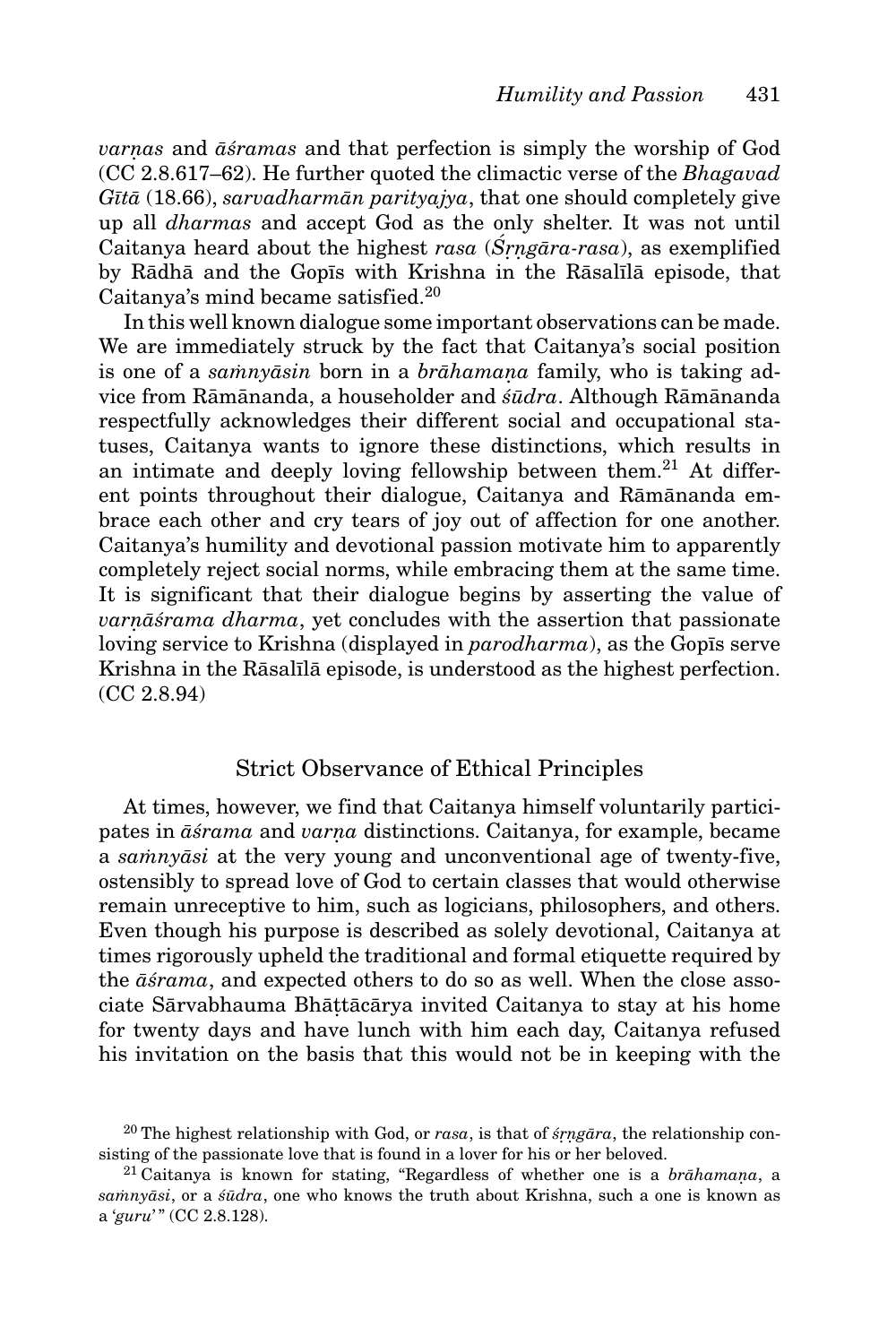renounced order of a  $\sin n\sqrt{a} s i^{22}$  (CC 2.15.188ff.). Another example of strict adherence to dharmic regulations was demonstrated when Gadādhara Pandita wanted to break his vow of *ksetra samnyāsa* out of love and devotion to God.23 Caitanya would not allow him to do so, and instead made arrangements for him to keep his samny as vows  $(CC$ 2.16ff.).

The king of Orissa, Prataparudra, who considered himself a humble servant of Jagannatha, and who would sweep the path of the *ratha* carts on which Jagannātha rode during his yearly festival, requested an audience with Caitanya.<sup>24</sup> Caitanya refused on the grounds that a *samnyāsin* should not associate with worldly persons, especially a king. After petitioning Caitanya many times through mutual associates, and being refused each time, Sarvabhauma came up with a plan for the king to surreptitiously achieve an audience with Caitanya. The king was to get out of his royal raiment and dress in very simple garb, then approach Caitanya in his courtyard while reciting verses sung by the Gopis. When the king did so, Caitanya went into a rapturous trance, and from that time forward, the king was able to enter into close association with Caitanya (CC 2.11.1–61; 2.14.4–22).

It was especially in Caitanya's strictness with women that we can observe how he rigorously upheld the social etiquette and conventions of renunciation or *yati dharma*, that is, the *dharma* of the renunciant stage. One day, while on his way to the temple, Caitanya heard at a distance a voice coming from the Jagannatha Temple, singing the Gitagovinda of Jayadeva.25 Upon hearing this exquisite melody, Caitanya went into an ecstatic state of mind and ran toward the voice, getting pricked by thorny hedges on the way. As he got closer, Caitanya's servant, Govinda, following behind, grabbed the arm of Caitanya and warned, "The singing is from a woman!" The narration explains that as soon as Caitanya heard the word "woman," he came to external (" $b\bar{a}hya$ ") consciousness and then

<sup>22</sup> A *samnyāsi* is a person who has accepted the renunciation of *samnyāsa*, the state of being dead to the world, giving up all worldly activities, dependencies, and former identities. He or she is in the fourth stage of the life cycle, which consists of the first quarter of life in studentship, the second in marital and family relations, the third in retirement and withdrawing from the world to spiritual practice, and the fourth in *samny āsa* or complete renunciation. He or she is often a wandering renunciate, preparing for the journey of death.

<sup>23</sup> The specific type of renunciation called *ksetra samny*  $\bar{a}$  *samny*  $\bar{a}$  **z** refers to one who is re-<br>nounced (*samny* $\bar{a}$ *sa*) by residing always at the place of pilgrimage (*ksetra*).

<sup>24</sup> The annual festival in which the deity image of Jagannatha is taken from the great temple of Puri and rides a chariot for all to see is called Rathayatra, "the festival of the chariot."

<sup>25</sup> See Barbara Stoler Miller's introduction to and translation of *Love Song of the Dark* Lord: Jayadeva's Gītagovinda (New York: Columbia University Press, 1977). This Sanskrit poem of the love of Krishna and Rādhā, written by Jayadeva in the late 12th century, was one of Caitanya's favorite poems.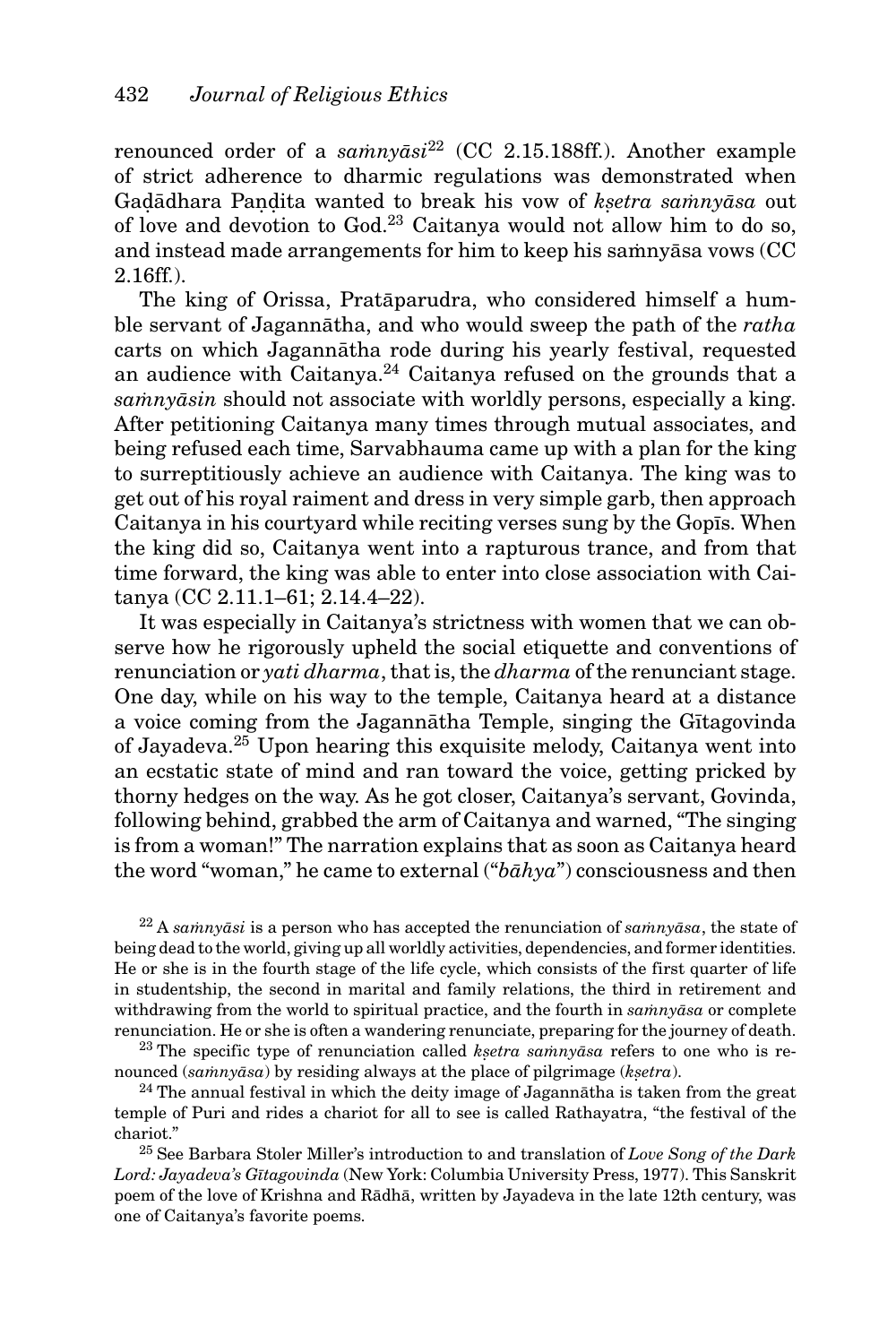turned back, thanking Govinda profusely for saving him from this transgression (CC 3.13.78–86).

Perhaps a truly confounding example is that of Caitanya's punishment of Chota Haridas. When preparing Caitanya's lunch, Bhagavan Acharya asked Chota Haridas to beg some rice from a woman named Mādhavī, who was considered to be a very saintly woman. In fact, Krishnadas counts her among the closest associates of Caitanya. After Caitanya praised the rice and inquired as to its origins, Bhagavan Acharya explained that he arranged for Chota Haridas to get the rice from Mādhavī. As soon as Caitanya heard this, he requested his followers that Chota Haridas should never come there to see him again. When asked why he had rejected Chota Haridas in what appeared to them as harsh, even severe terms, he stated that "he cannot see the face of a *vairagi* [mendicant] who speaks intimately with a woman" (CC 3.2.117). Even after many devotees petitioned Caitanya for his forgiveness for such a seemingly small infraction, he repeated his strong feelings on the matter and his followers found his decision inscrutable (CC 3.2.102–127). Thus, it is clear that Caitanya expected the conventions of the *dharma* for the renunciate to be rigorously supported. From these examples, we can observe Caitanya's upholding what has been stated in *Bhakti Sutra ¯* : "Scriptural teachings must be followed even after one is firmly fixed in devotional love. Otherwise, persons not observing scriptural teachings risk falling away from devotional love" (*Bhakti Sūtra*, texts 12–13).

## Caitanya's Enigmatic Behavior

From the foregoing we can make the following observations: Caitanya's relationship to normative social practices was enigmatic. We can observe how the structure of social norms, along with the transcending of the boundaries defined by such norms, provides fertile ground for portraying and exemplifying what the tradition offers as its devotional ethics—humility and passion in devotion to God, and in relations with others.<sup>26</sup> Caitanya's behavior at times was a radical departure from the normative; other times it was conservative and even radically strict, either unpredictable or apparently erratic in application. We also can observe that when Caitanya was more externally conscious, he tended to be concerned with the ways of *dharma*; whereas, when he was in a deeply internal frame of mind, perhaps in trance, it was possible for him to drop any concern whatsoever for these normative conventions. Caitanya's example and behavior seem to be sending a message that is both one of affirming and transcending and, to some degree, this must be the

 $^{26}$  Caitanya and Rāmānanda, at different points throughout their dialogue, embrace each other and cry tears of joy out of affection for one another.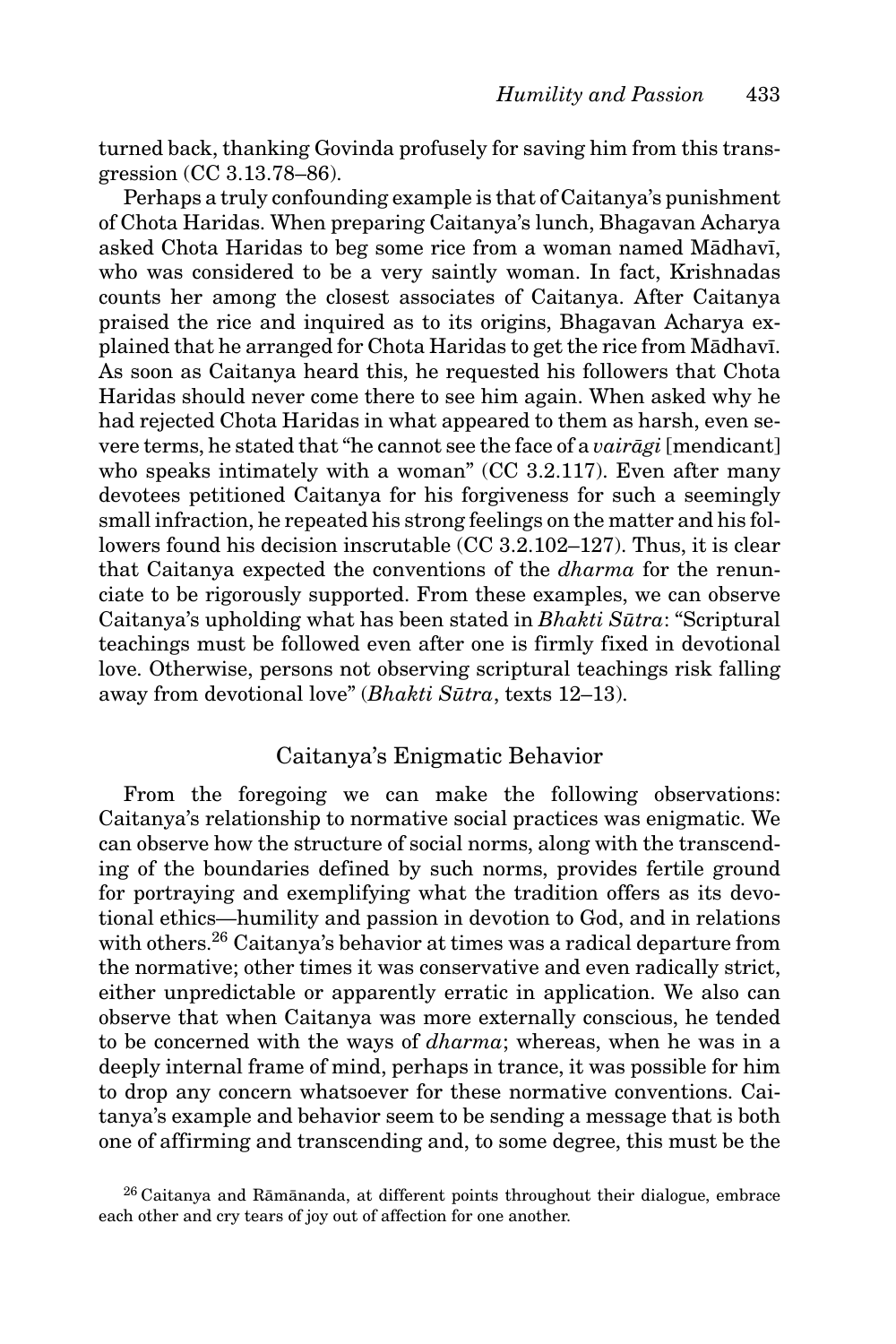message his followers received. The question arises, then, exactly what is the logic behind this shift between the external and internal life of a devotee? What is the mechanism that allows for a shift from an affirmation of social structures to a transcendent rejection of them?

#### *Dharma* and *Parodharma* in the *Bhāgavata Purāna*

It has thus been implied from the above discussion that without *parodharma*, *dharma* is devoid of humility and passion in relation to God. Caitanya's various examples of *dharma* and *parodharma*, as narrated by Krishnadas Kavirāj, draw heavily from statements of the *Bhāgavata Purāna*, a text which, among all the Hindu scriptures, is seen as the tradition's foundational revelation. At this point, therefore, I would like to turn our attention to some key themes and stories of the *Bhagavata* which perhaps relate in important ways to our inquiry.

Indeed, throughout the *Bhāgavata Purāna*, statements exist upholding and supporting the normative *varnas<sup>srama</sup> dharma* and, in addition, insisting that these social statuses and phases of life must be devoted to the worship of Vishnu. We find statements that suggest that the *varnāśrama* system is intrinsic to human society, and others that claim that the goal of *varnāśrama dharma* is *bhakti*.

The *varnas* or divisions of work are seen as related directly to God. The *Bhāgavata* does this by invoking the relationship between the Supreme Person (the *purusa*) and the *varnas*:<sup>27</sup> all humans, and even gods and sages, should submit to the *varnas <i>rama* system (BhP 1.16.31); the proper respect and etiquette must be maintained between the *varnas*, otherwise one suffers at death (BhP 5.26.30); and the *brahamanas* are to be respected as the best of the *varnas* (BhP 3.29.31). If a person possesses the characteristics of a *varna* other than the one into which he was born, such a person should be accepted as belonging to the *varna* for which he is qualified (BhP 7.11.35). Most significantly, it is emphasized that the goal of working within the *varnoma structure* is to perfect one's loving service to God: one is to dedicate all one's activities in the *varnas* and  $\overline{a}$ *sramas* to God, and such a person will be awarded the perfection of life (BhP 11.18.47).

The *Bhagavata* speaks about the perfection or the highest *dharma* as satisfying to both the soul and God:

The highest *dharma* (*parodharma*) for all humans is certainly devotional love (*bhakti*) for the transcendent Lord, Which is selfless (*ahaitukī*) and unremitting (*apratīhatā*),

<sup>27</sup> See the following verses: *Bhāgavata Purāna* (BhP) 2.1.37; 3.7.23; 11.5.2–3. This conception of the supreme person, or *purusa*, originates in the thought of the ancient Vedas.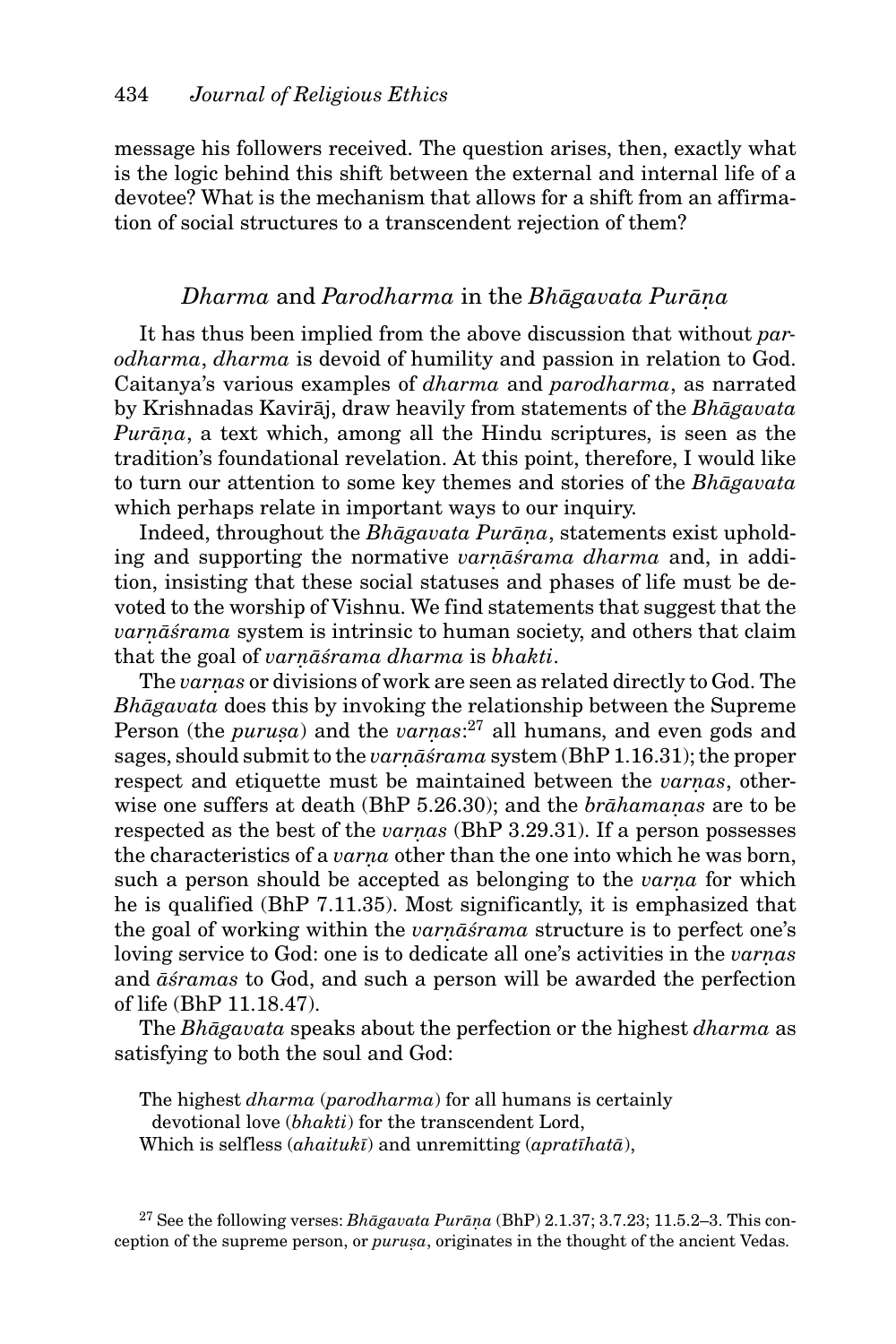by which the self  $(\bar{a}tman)$  is most deeply satisfied  $(supras\bar{a}dati)$ . (BhP 1.2.6)

Therefore, O best of the twice-born, the complete perfection of the observance of *dharma* Within the organization of *varna* and  $\bar{a}$ *srama*, is to bring pleasure to God (Hari). (BhP 1.2.13)

Thus, the tension between the normative ethical system of *varnasrama* and something that transcends it is far less apparent in the *Bhagavata* than it is in the example of Caitanya as provided by Krishnadas Kaviraja. ¯ This harmonious movement between strict adherence to the normative *varnāśrama* system and the complementary rejection of this system, specifically with regard to religious self-identity, is clearly present in the *Bhagavata*. While both *Bhagavata* and Caitanya embrace and transcend, the *Bhagavata* presents the connection between the two as a peaceful transition; whereas in the Caitanyite presentation there is much greater tension. Strict observance of dharmic identity being external, and rejection of such identity being internal to spiritual life, in the  $Bh\bar{a}gavata$  the former leads to the latter, and even when attaining the latter, the former is upheld and supported. Throughout the *Bhagavata*, there is no real demonstration or recommendation that normative social values be given up; rather they should be taken up with service to God as their ultimate end. Whereas for Caitanya, the conflict between observing and transcending *varna* and  $\bar{a}$ *srama* is very pronounced. There are many instances recorded in Caitanya's biographies wherein he undergoes intense stages of ecstasy in singing and praising God's names, even experiencing trances and physical transformations, all arising from his passionate devotion. Perhaps this discord in Caitanya's example heightens the intensity of humility and passion in the devotional community and in devotion to God.

## Ethical Tensions in the Rāsa Dance Story

The normative social roles and identities should be maintained in order to lead one to the service of God, so says the *Bhagavata*. However, the *Bhāgavata* also promotes a breaking away, an antithetical approach to social convention, though very selectively, with regard to the particular group of women in Krishna's village of Vraja, the Gopis. In the beginning of the Rāsalīlā story, upon witnessing the beauty of the autumnal nights of the paradisal Vraja countryside, Krishna is moved to make melodious flute music that causes the Gopis to be irresistibly and spontaneously drawn to the forest to be with him, their beloved, even at the cost of abandoning their families. When they arrive, Krishna teasingly encourages them to stay with him in the forest, even to become his paramours. At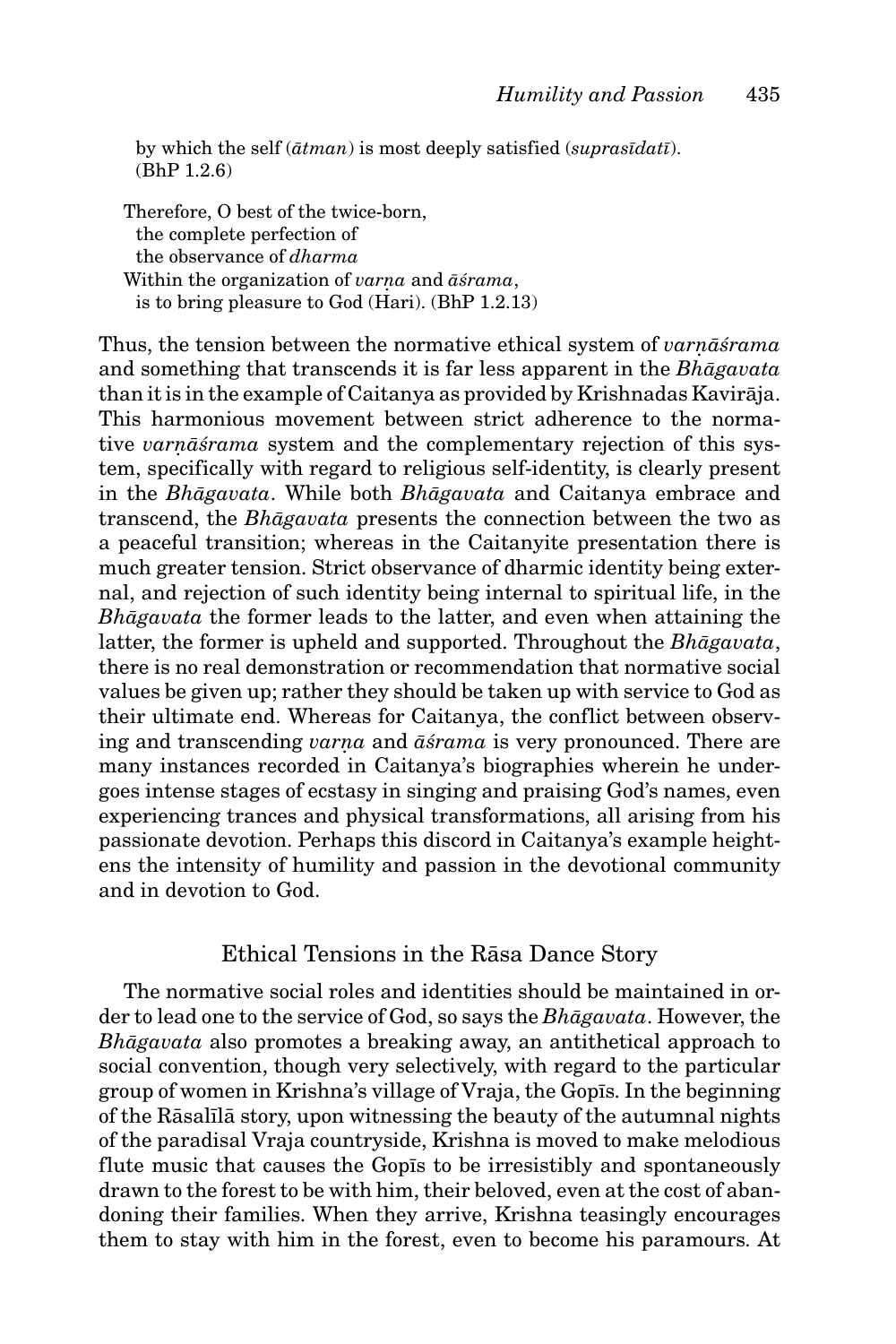the same time, Krishna admonishes the Gopts for leaving their homes and neglecting their families.<sup>28</sup>

In this passage it is clear that Krishna speaks verses that both establish and transcend *dharma*. There is no better expression of this than Krishna's own words when he greets the Gopis, just as they have left their homes. In the following verse, Krishna attempts to "frighten" the Gopīs into doing the right thing, while ostensibly offering protective words:

Night has a frightening appearance. Inhabiting this place are frightening beings. Please return to Vraja. You ladies should not stay here, O ones with beautiful waists. (BhP 10.29.19)

Commentators delight in the double entendre of Krishna's words in several verses within this passage of the story, which allows him to uphold and reject *dharma* at the same time. They point out, for example, in the above verse the ways in which the Sanskrit words are combined and the varying ways negatives can be applied, effectively can produce opposite meanings,<sup>29</sup> allowing Krishna to suggest to the Gopis that they indeed *should* remain with him in the forest:

<sup>28</sup> The full story of the Rāsalīlā is found in the *Bhāgavata Purāna*, Tenth Book, chapters  $29-33$ . For an introduction to, translation of, and commentary on the Rasalila according to the Caitanyite vision, see *Dance of Divine Love: The Rāsalīlā of Krishna and the Cowherd Maidens of Vraja*, by Graham M. Schweig (Princeton: Princeton University Press, forthcoming 2004). This book is a revision of *Dance of Divine Love: The Rāsalīlā of Krishna as a Vision of Selfless Devotion*, by Graham M. Schweig (Doctoral Dissertation, Harvard University, Cambridge, MA, 1998).

<sup>29</sup> In this verse along with others, the ways in which original Sanskrit words combine, and the varying ways negatives can be applied to both nouns and verbs, can produce opposite meanings, effectively allowing Krishna to suggest to the Gop¯ıs that they should *not* remain with him and *should* remain with him in the forest at the same time. In English, we often employ coy words, words of exaggeration, or sarcasm, to evoke opposite connotative meanings of words, and certainly these can be found in the Sanskrit language as well. But here, the Sanskrit grammar, syntax, and laws governing the euphonic combination of connecting words can be utilized, resulting in two or more opposing possible interpretations of the verse at hand.

Let us look at the following examples. The four words in the first quarter-line of BhP 10.29.19 are: *rajany esā ghora-rūpa*. In the original characters of the Sanskrit language, these transliterated words appear merged as *rajanyesaghorarūpa*, according to the rules of euphonic combination in which the endings of words are combined or merged in sonorous fashions with the beginnings of following words, known as *sandhi*. Thus, when the demonstrative pronoun *es* $\bar{a}$  ("this") is merged with the word following it, an adjective, it appears as *esäghora*. However, the text presents an ambiguity here. The exact spelling of the word following *es* $\bar{a}$  is unclear: it can be either the positive form of *ghora* ("frightening"), or the negative (with the prefix *a*-) *aghora* ("non-frightening"), because both positive and negative forms of this adjective appear the same when either of these words is combined with the preceding word *es* $\bar{a}$ . The same ambiguity conveniently occurs in this verse the second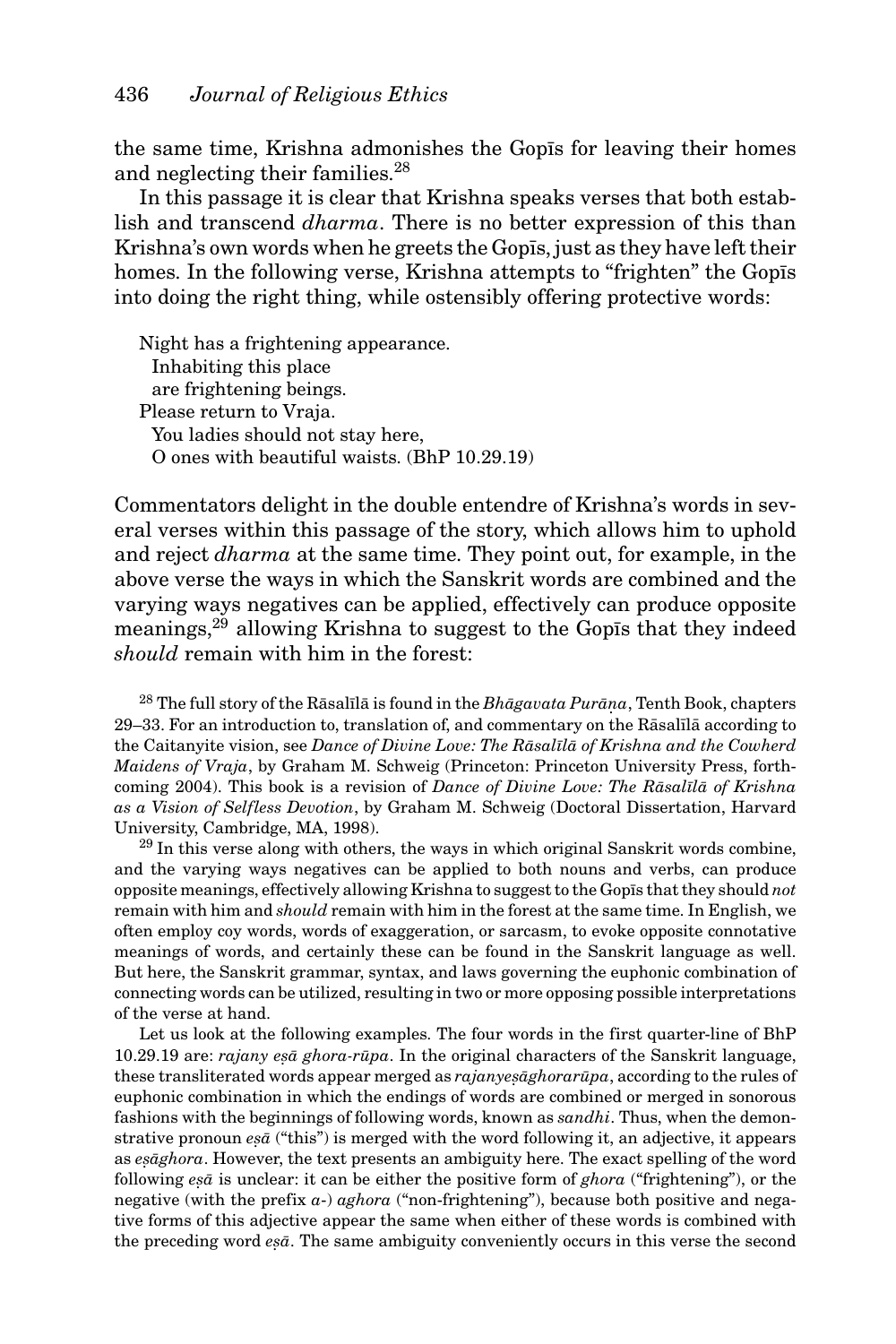Night is without a frightening appearance (*aghora-rūpa*). Non-frightening beings (*aghora-sattva*) inhabit this place. Please do not return to Vraja (*prativata vrajam na*). You ladies should stay here (*iha stheyam*), O ones with beautiful waists.

A few verses later, Krishna seems concerned with the right dharmic thing to do, which is to return to Vraja. Krishna explicitly encourages the Gopis to uphold dharmic behavior on the one hand, and on the other hand to continue to sacrifice everything for him:

Please go to the village without delay. O chaste ladies, attend your husbands. Your calves and children are crying for you. You must go feed and nurse them! (BhP 10.29.22)

This verse can also be interpreted as Krishna persuading the Gopis to ignore dharmic obligations, and instead to remain with him in the forest:

Please don't go back right away to attend your husbands, O chaste ladies. Your calves and children are crying for others. There is no need to feed and nurse them.

Krishna further emphasizes the highest *dharma* for women:

For every woman the highest *dharma* (*parodharma*) is to serve her husband without falsity, Be agreeable toward his family members, and nourish the children. (BhP 10.29.24)

Here, again, the double entendre comes through. Commentators point out what Krishna is actually saying to the Gopis:

For the *dharma* of all other women ( *parodharma*) is to serve false husbands ...

time the word *ghora* / *aghora* is used, combined with its preceding word *rupa*, as *rupaghorasattva* ("frightening beings" or "non-frightening beings").

Unlike English, whose syntax depends upon word order or placement within the sentence, Sanskrit does not require word order, being an inflected language: i.e., syntactical force and meaning is indicated through the endings of nouns and verbs. Therefore, when the negative particle "*na*" meaning "no" or "not" is found in a verse, it can be applied singularly or in multiple ways. In this verse, if the negative is applied in a singular fashion, then the only negative would be "women should *not* stay here," and this application of the negative serves Krishna's motive to encourage *dharma*. But if the negative is not applied here, and instead applied to other elements in the verse in a multiple fashion, these various negatives then serve Krishna's motive to encourage the positive notion that the Gopīs should remain in the forest.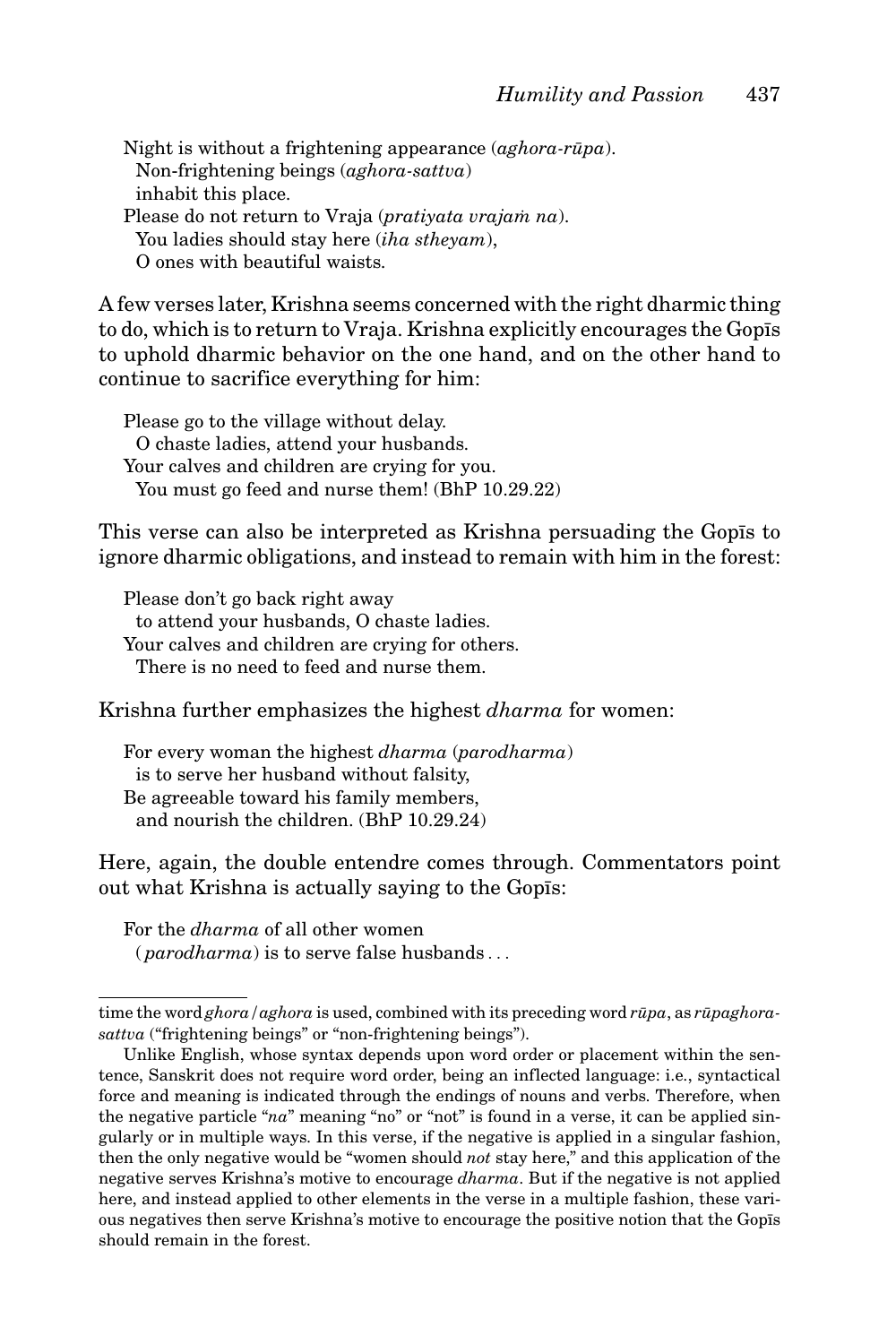In this instance, the word *parodharma*, instead of meaning "the highest (*para-*) *dharma*," is taken as "the *dharma* of other (*para-*) women," who serve only "false husbands."<sup>30</sup> In other words, Krishna is proclaiming himself to the Gopis as their true husband.

The Gopis, in response to Krishna's duplicitous words, cleverly retort using his reversible logic to serve their own desires:

O dear one, it may be true as you, who knows *dharma*, have stated, That the proper duty for women is to be loyal to husbands, children, and dear friends. Let this *dharma* of ours be for you, O Lord, since you are the true object of such teachings. Certainly you are the dearest beloved of all living beings, the most intimate relation, for you are the supreme Soul. (BhP 10.29.32)

It appears from this verse that relinquishing normative social conventions for the Gopts was impossible to resist, since for them Krishna was the most beloved of all living beings; therefore, a relationship with him would be fulfilling the highest *dharma*.

The passionate devotion of the Gopis is clear. They are irresistibly drawn to Krishna, and certainly leaving their husbands and all worldly dharmic duties is an expression of their passion for Krishna. The humility of the Gopis is also clear. They wish to follow their *true dharma* and submit themselves to him, who is their "real" husband, thus relinquishing their "false" husbands, and consequently destroying their social status by apparent dharmic transgressions, interpreted by the tradition as dharmic transcending. However, the *Bhagavata* text itself is not so willing to see the Gopis' transgression of *dharma* (by leaving their homes and husbands to be with another "male" in the forest) as a transcendent movement beyond dharmic boundaries. Rather, the Rāsalīlā story attempts to recover dharma and compensate for the subversive behavior of the Gopis, while simultaneously allowing for their transgressive participation in God's *līlā*.

It is interesting to note that Krishna cleverly pacifies the husbands of the Gopis while "borrowing" their wives for the night, indicating the importance of upholding dharmic obligations, even toward "false husbands"31:

<sup>30</sup> The prefix "*para*-" used with *dharma* in the first instance utilizes the sense of degree, i.e., "the higher," or in the superlative sense, "the highest" (the latter sense of which is used throughout this study as meaning specifically *bhakti*, or devotion). In the second instance commentators also cleverly interpret the prefix in its sense of relation, i.e., "other," "strange," or "different."

 $31$  In earlier textual presentations of the story of the Rasa dance, in the *Harivanisa* and *Vishnu Purāna*, the Gopīs are *not* given duplicate forms to pacify their husbands at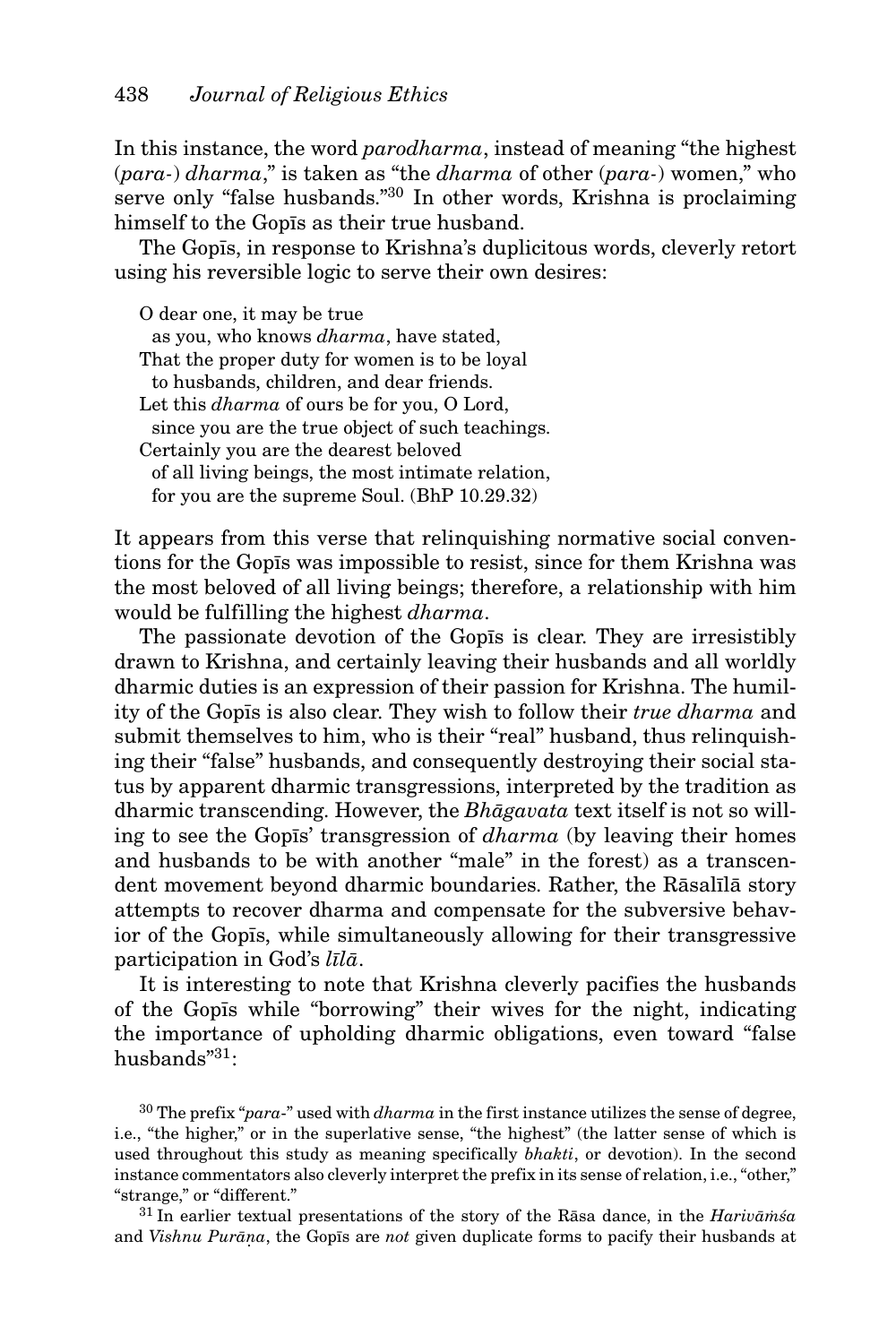The husband cowherds of Vraja felt no jealousy whatsoever toward Krishna. Deluded by his special power  $m\bar{a}\gamma\bar{a}$ , each thought his wife had remained all the while by his side.<sup>32</sup>

Thus, by virtue of  $m\bar{a}y\bar{a}$ , the Gopts are able to stay at home and dance with Krishna in the forest at the same time. Additionally, the real Gopis, at the end of the Rasa dance story, return to their homes as if they had ¯ never left.

Therefore, in the *Bhāgavata*, *dharma* is preserved and simultaneously transcended without conflict, clearly demonstrating the *acintyabhedabheda* philosophy as applied to ethics: God, being omnipotent and "omnivalent," is capable of embracing and transcending at the same time ("*acintya*"). This *acintya* ethics is observable in the duplicitous, teasing words of Krishna to the Gopis, entreating them to both stay in the forest with him and to leave. The double-entendre of Krishna's words is not merely a literary device to convey flirtatious affections to the Gopis; rather, the double-entendre is engaged in by Krishna, according to the traditional commentators, in order to demonstrate the simultaneous embracing and transcending of *dharma*.

## Humility and Passion versus Pride

The important role of the feminine in Caitanya's theology should not be underestimated. The Gopīs are the paradigmatic devotees after whom all other devotees are to model themselves (*Bhakti Sūtra*, text no. 21); indeed, Caitanya models himself after them. Caitanya is honored by followers as the special *avatara* of Krishna who comes to experience the

home. Thus, the *Bhāgavata* distinguishes itself ethically by this synthesis of *dharma* with *parodharma*.

 $32$  BhP 10.33.38. This verse is spoken to King Parikeit by the narrator of the Rasa Dance. The king asks, "How could he the expositor, executor, and protector of the limits of *dharma*, O knower of supreme Spirit (*brahman*), act in contrary ways by touching others' wives?" (BhP 10.33.28). The king is assured by the narrator that Krishna, as the greatest and most powerful supreme person, always has an ethical purpose for performing his divine acts, *līlā* (BhP 10.33). Moreover, since he is the supreme controller, how could such apparently transgressive acts adversely affect God (BhP 10.33.30)? The narrator also warns the king that one should never imitate the acts of the powerful Lord who, if he so desires, can drink an ocean of poison without harm (BhP 10.33.31). Thus, the author of the *Bhāgavata Purāņa* expresses his concern about how humans will understand and appreciate this divine *līlā* of God without dangerously trying to imitate it in this world, as mere mortals.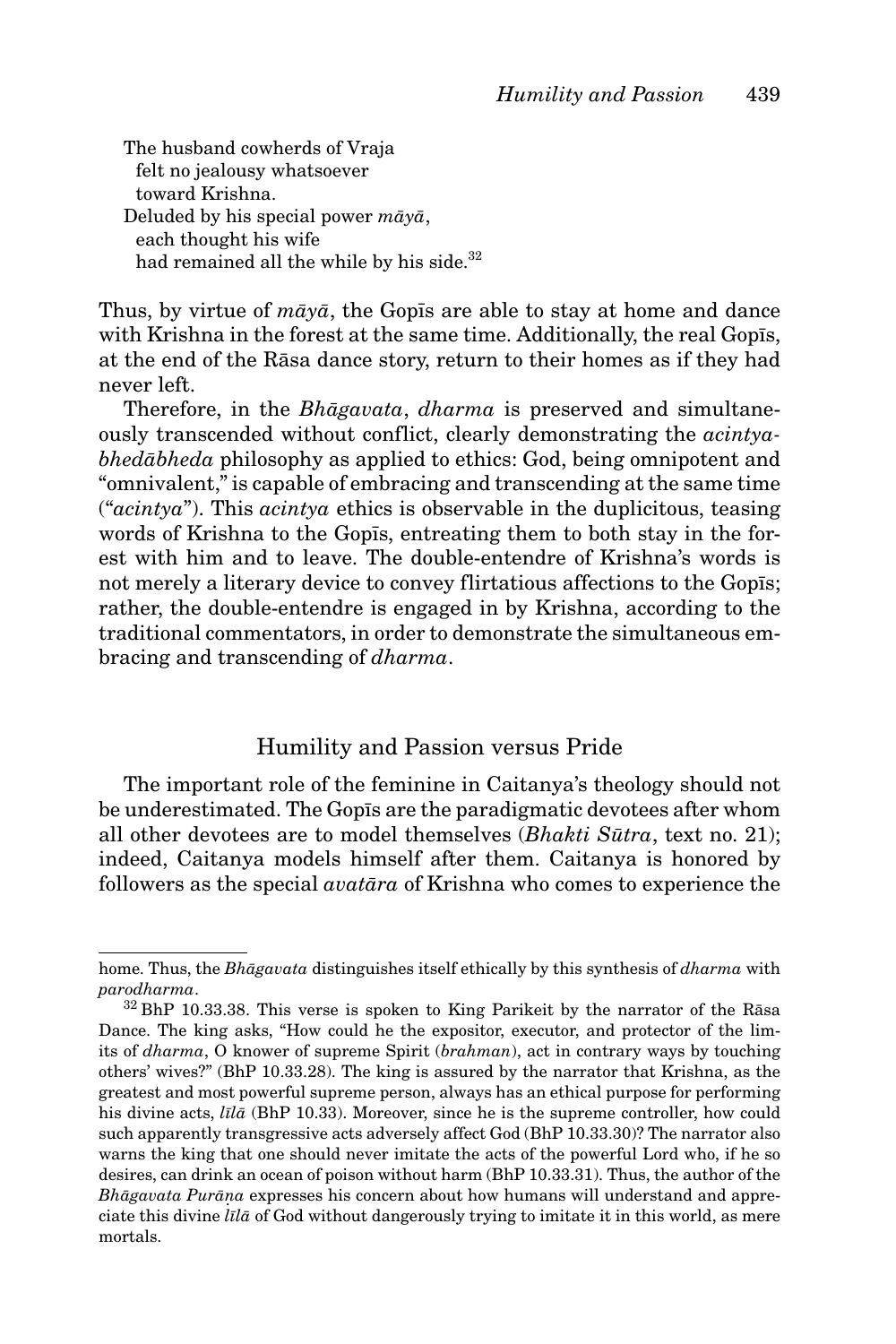love of the Gopīs or the supreme Gopī, Rādhā, for himself.<sup>33</sup> What does this tradition find in the qualities of the feminine or the position of women to be so valuable for its theology?

One of the essential teachings of the Rasalila passage is the adverse effect of the undesirable quality of "pride." In the first chapter of the Rāsa story, the narrator explains how Krishna disappears from the Gopts due to their pride:

Thus those who had obtained honor from the Beloved Lord, Krishna, the great Soul, Thought themselves the best among all women in the world, and became filled with pride.

Kesava could see how they had become intoxicated with their good fortune. In order to quell their pride and bestow upon them his grace, suddenly, right before them, he disappeared. (BhP 10.29.47–48)

Moreover, in the second chapter of the story, Krishna disappears again from a single special Gopī who, according to the narrator, "believed herself to be the best of all women," thinking, "he honors me as his beloved."34 *Bhakti Sūtra* also confirms, "God dislikes egoistic pride and finds humility endearing" (*Bhakti Sūtra*, text 27). Furthermore, Caitanya expresses in prayerful verse how pride and humility are opposing:

<sup>33</sup> An extensive theological discussion of this complex relationship between Krishna and Caitanya, as well as between Rādhā and the Gopīs and Caitanya, is found in CC 1.4.

 $34$  BhP 10.30.36. This special Gop $\bar{\text{i}}$  is identified as the chief cowherd maiden, the supreme goddess Rādhā, not by the text but by the tradition. That this short story from the *Bhāgavata*, only approximately 175 verses, emphasizes this point of pride by presenting two instances of Krishna's reaction to it, is some indication of its importance. Diana Eck makes an intriguing observation about human jealousy and possessiveness in relation to God, which is related to this idea of "pride," when interpreting the meaning of the Rāsalīlā story. Although Eck inaccurately portrays the story itself and therefore also misinterprets the particular events, she nevertheless makes an important observation about human jealousy and possessiveness expressed by the symbolically powerful message of the Rasa dance: "The point is one that speaks to us all: The moment we human beings grasp God with jealousy and possessiveness, we lose hold of God. One might add that the religious point here is quite the opposite of God's jealousy, of which we hear so much in the Old Testament; it is God's infinite capacity to love and the problem of *human* jealousy." *Encountering God: A Spiritual Journey from Bozeman to Banaras* (Boston: Beacon Press, 1993), 47.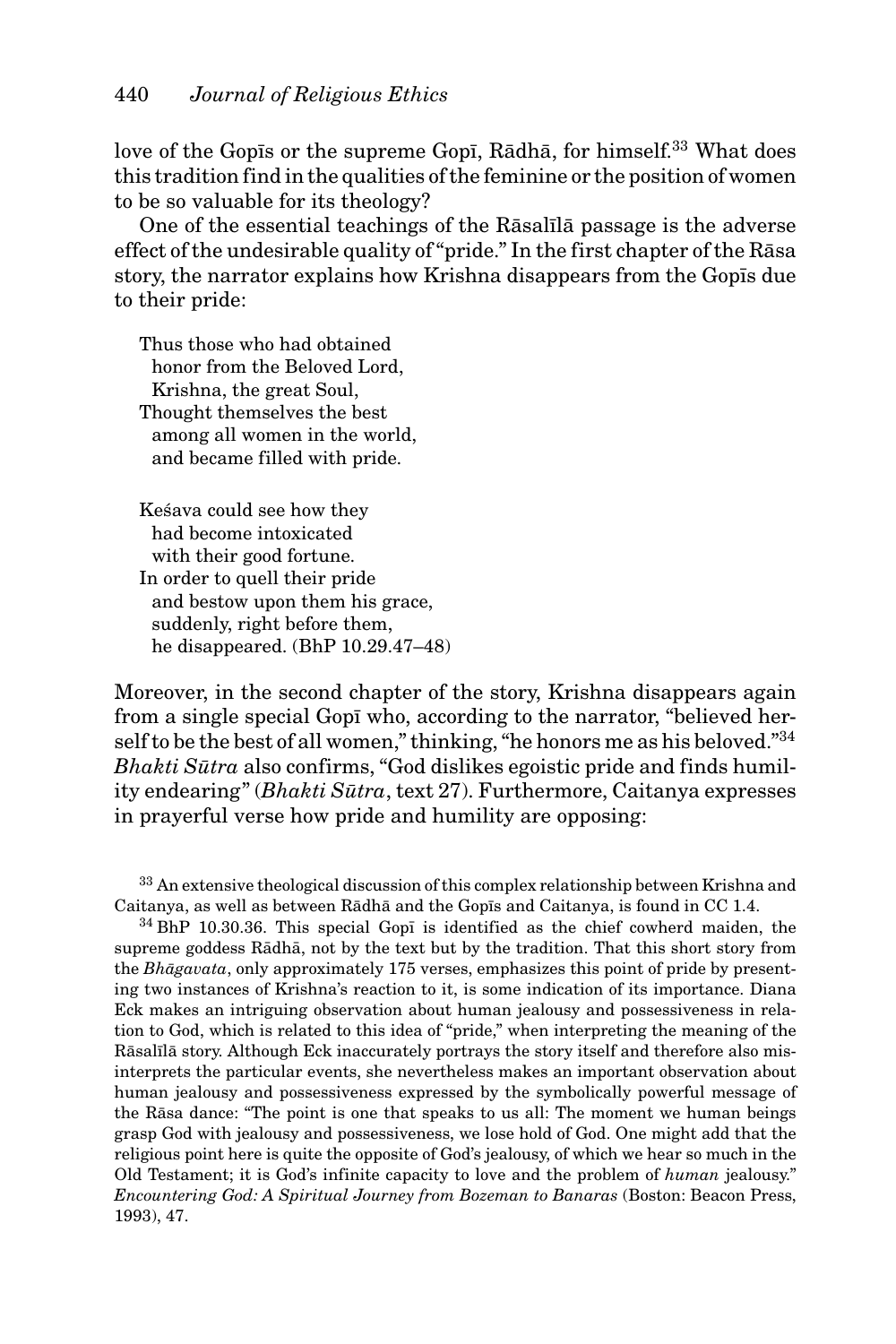By feeling oneself lower even than a blade of grass, even more tolerant than a tree, Without expecting any honor, yet giving all honor to others, Hari [Krishna], the name of God, is to be celebrated.<sup>35</sup>

The women of Vraja that we hear less about from the tenth book of the *Bhāgavata* are the "wives of the *brāhamanas*" (BhP 10.23). Again, in this narration, pride is considered the enemy of devotion and humility. The story relates as follows: When the two brothers, Krishna and Balarama, along with their cowherd friends, became hungry and approached the *ritualistic brāhamanas* for some food, they found that the *brāhamanas* were too preoccupied with their sacrificial performances to help them. However, the *brahamanas*' wives, out of great affection, immediately prepared and served the food, demonstrating passionate devotion for the Lord. When the foolish husbands ultimately realized the ardent devotion of their wives, they regretted their own pride as *brāhamanas* ("*vrddhamāninah*") and their attachment to ritualistic activities.<sup>36</sup> Despite their wives' underprivileged position, the women had excelled their husbands in devotion to God, as the *brāhamanas* themselves admitted:

For them there have been no *samskāras* (rites of passage) for the twice-born, and they have not even resided with the *guru*. There has been no performance of *tapas* (austerity), nor any analysis on the nature of the self, nor purificatory or auspicious rituals.

Nevertheless, for Krishna, the Lord of the masters of yoga, who is praised in exquisite verse, Their devotional love is strong, and ours is not, even though we possess *samskāras* and so forth. (BhP 10.23.43–44)

Indeed, they recognized their wives as exalted souls absorbed in devotional love for God.

<sup>35</sup> This verse is one of eight believed to have been written directly by Caitanya himself, found in the CC 3.20.21. I use the English word "honor" to translate the word "*mana ¯* ," the same word that is used by the narrator of the Rasa story to describe the thoughts of the Gopis just before Krishna disappeared from them (BhP 10.29.47–48).

<sup>36</sup> BhP 10.23.9. The wives of the *brāhamaṇas*, upon seeing Krishna and Balarāma after long separation, embraced them within their hearts as "sages give up their pride by concentrating on their inmost hearts" (BhP 10.23.23). Again, pride is contrary to ethical and religious life.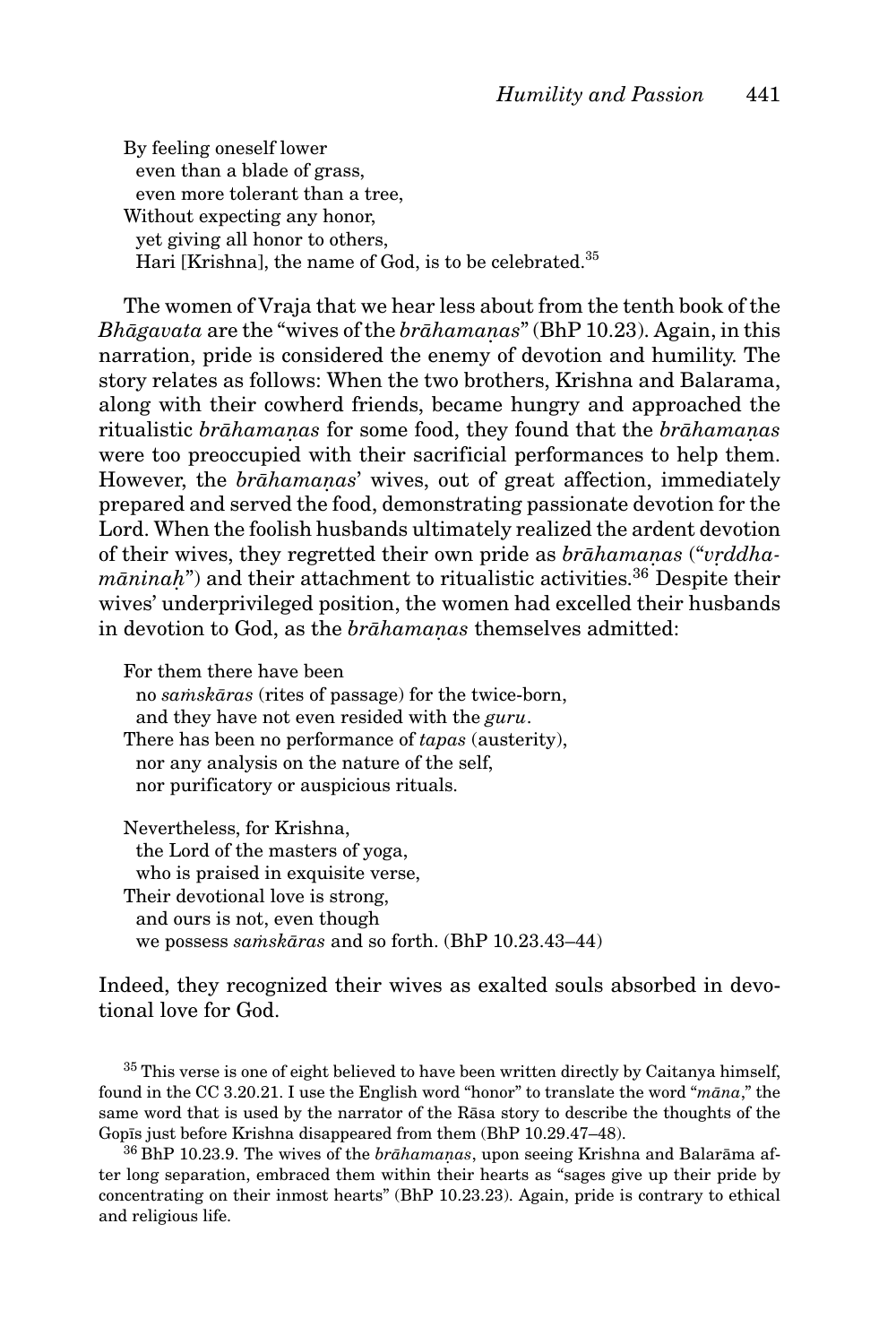## Concluding Remarks

*Dharma* and *parodharma* structures, in a Caitanyite ethics of devotion, therefore cannot exist without one another. In *dharma* without *parodharma*, pride, as we have seen, is often the result of mere obedience to the external dharmic system. Thus pride, rather than humility and passion, becomes the predominant feature within social identities and interactions. Pride certainly obscures the myriad of possible intimate relations between devotee and deity, as well as between devotee and all humanity.

The key to understanding the Caitanyaite school's approach to the *parodharma* of *bhakti* is found in the way Caitanya saw the subordinate role of women within *varnas rama*, specifically the women of Vraja. The position of women was somewhat removed from the laws of *dharma*, since their social position was always in relation to a male's, whether it be a father, brother, or husband. In this respect, the position of women was *not fully within varnāśrama*, nor was it fully *outside* of the system. This marginal position contained essentially the ideal structure for devotion: the woman did not possess a status of her own, but only in relation to the status of the male with whom she was connected. Furthermore, the feminine nature maintained an inherent humility and meekness in service to the worldly male as well as to the supreme "male," thereby satisfying both dharmic obligations and transcending those obligations simultaneously. So it is for the Vaishnava who, out of inherent humility and pridelessness, does not fully identify with his social (dharmic) position, and thereby only marginally participates in the external dharmic arrangement. Due to his humility and passionate devotion, he transcends the limited statuses of *varna* and  $\bar{a}$ *srama*, while fully dedicating himself to the service of God (*parodharma*).

The subservient, loving role of women within *varnas<sup>srama*</sup> is employed by this school as the model for illuminating and exemplifying the highest and most intense form of *bhakti*, demonstrated in the devotion of the Gopīs as presented in the Rāsa story. Moreover, Caitanya was understood by his followers, even during his lifetime, to be the veritable embodiment of the supreme Lord as Krishna, who descended in order to experience the nature of the Gopis' devotion, especially Radha's, which naturally exhibited various phases of humility and passion. Finally, it should be pointed out that the description of pure devotion in *Bhakti Sūtra* presents the model of the Gopis, who, as we have seen, embody the humility of an eternal servant  $(nitya-dāsa)$ , and the passion of an eternal lover  $(nitya-dāsa)$ .  $k\bar{a}nta$ <sup>37</sup> Thus, Caitanya sets the stage for the school's ethics of devotion

 $37 Bhakti Sūtra$ , text 66: "... devotional love manifests as the self constantly devoted to God as an eternal servant and eternal lover. One should cultivate pure love, *prema*,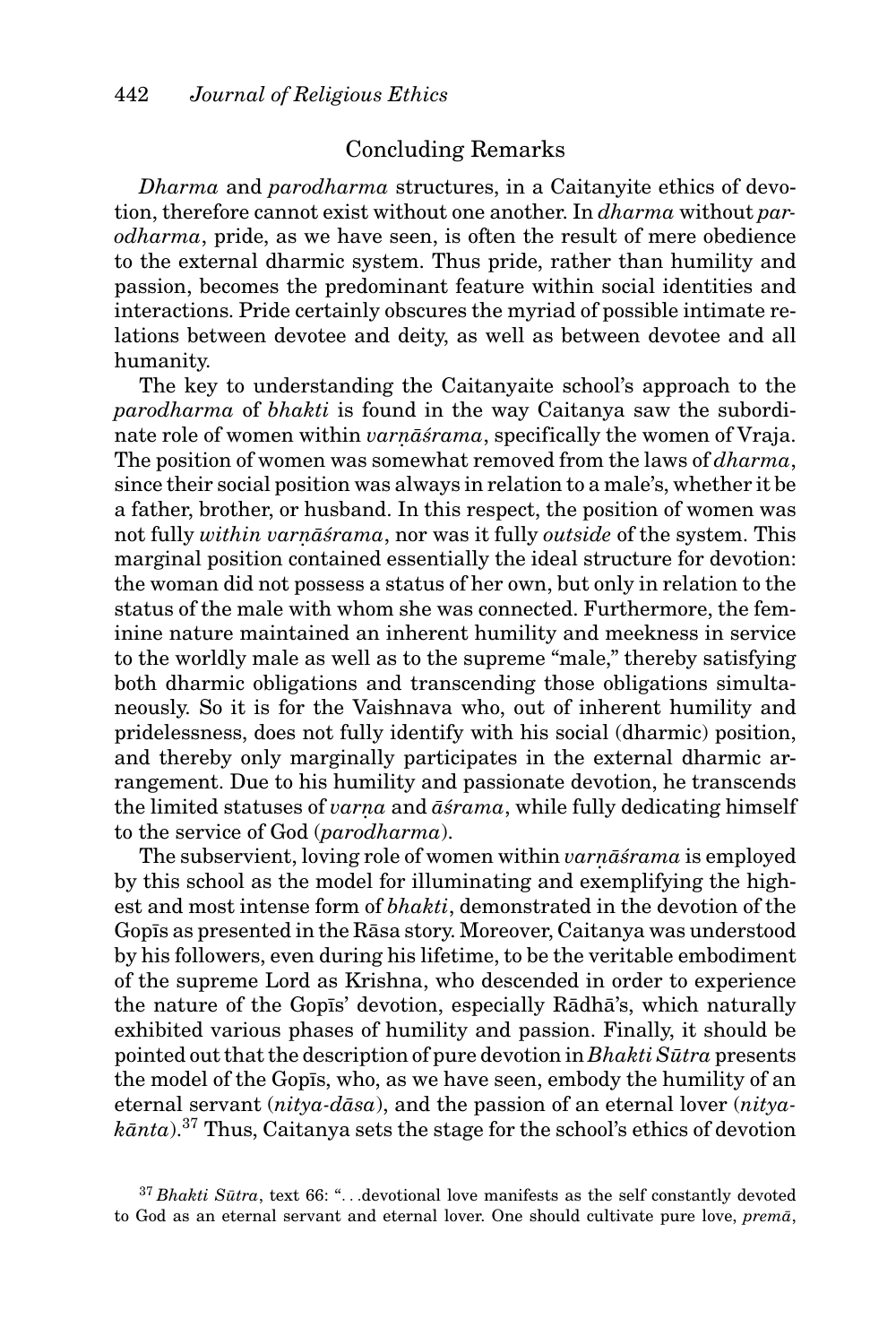by desiring to become the meager servant of the servant of the servant of the lotus feet of the Lord of the Gopīs. Indeed, embedded within the Caitanyite school's elaborate theological thought, a complex and compelling ethics of devotion can be found, although such elements of its thought have yet to be discovered and further illuminated by scholars both inside and outside the tradition.

## REFERENCES

|                         | Chakravarti, Sudhindra Chandra                                                                                                          |
|-------------------------|-----------------------------------------------------------------------------------------------------------------------------------------|
| 1969                    | Philosophical Foundation of Bengal Vaisnavism. Santiniketan:<br>Academic Publishers.                                                    |
| Dasgupta, Surama        |                                                                                                                                         |
| 1961                    | Development of Moral Philosophy in India. New York: Frederick<br>Ungar Publishing Co.                                                   |
| De, S. K.               |                                                                                                                                         |
| 1961                    | Early History of the Vaisnava Faith and Movement in Bengal.<br>Calcutta: Firma K. L. Mukhopadhyay.                                      |
|                         | Dhavamony, Mariasusai                                                                                                                   |
| 1971                    | Love of God According to Saiva Siddhanta. Oxford: Oxford<br>University Press.                                                           |
|                         | Dimock, Jr., Edward C., trans.                                                                                                          |
| 2000                    | Caitanya Caritamrta of Krsnadāsa Kavirāja. Cambridge, MA:<br>Department of Sanskrit and Indian<br>Studies, Harvard<br>University.       |
| Kapoor, O. B. L.        |                                                                                                                                         |
| 1976                    | The Philosophy and Religion of Sri Caitanya. New Delhi: Munshi-<br>ram Manoharlal Publishers PVT. LTD.                                  |
| Klostermaier, Klaus, K. |                                                                                                                                         |
| 1994                    | A Survey of Hinduism (Second Edition). Albany: State University<br>of New York.                                                         |
| Krishnadas, Kavirāja    |                                                                                                                                         |
| 1957                    | Śrī Śrī Caitanya Caritāmrta. Amrta Pravaha-bhasya Commentary<br>by Bhaktivinoda Thakura. Calcutta: Gaudiya Mission, Caitanyabda<br>471. |
| Macnicol, Nicol         |                                                                                                                                         |
| 1915                    | Indian Theism: From the Vedic to the Muhammadan Period. Delhi:<br>Munshiram Manoharlal.                                                 |
| Majumdar, A. K.         |                                                                                                                                         |
| 1979                    | Bhakti Renaissance. Bombay: Bharatiya Vidya Bhavan.                                                                                     |

for God, and pure love alone." Earlier in this study, in the section "The Ultimate Deity as the Intimate Deity," we observed this servant-lover dialectic in the prayerful words of the Gopīs, expressed as "intense passion" (*tīvra-kāma*) and "the chance to serve you" (*dāsyam*).